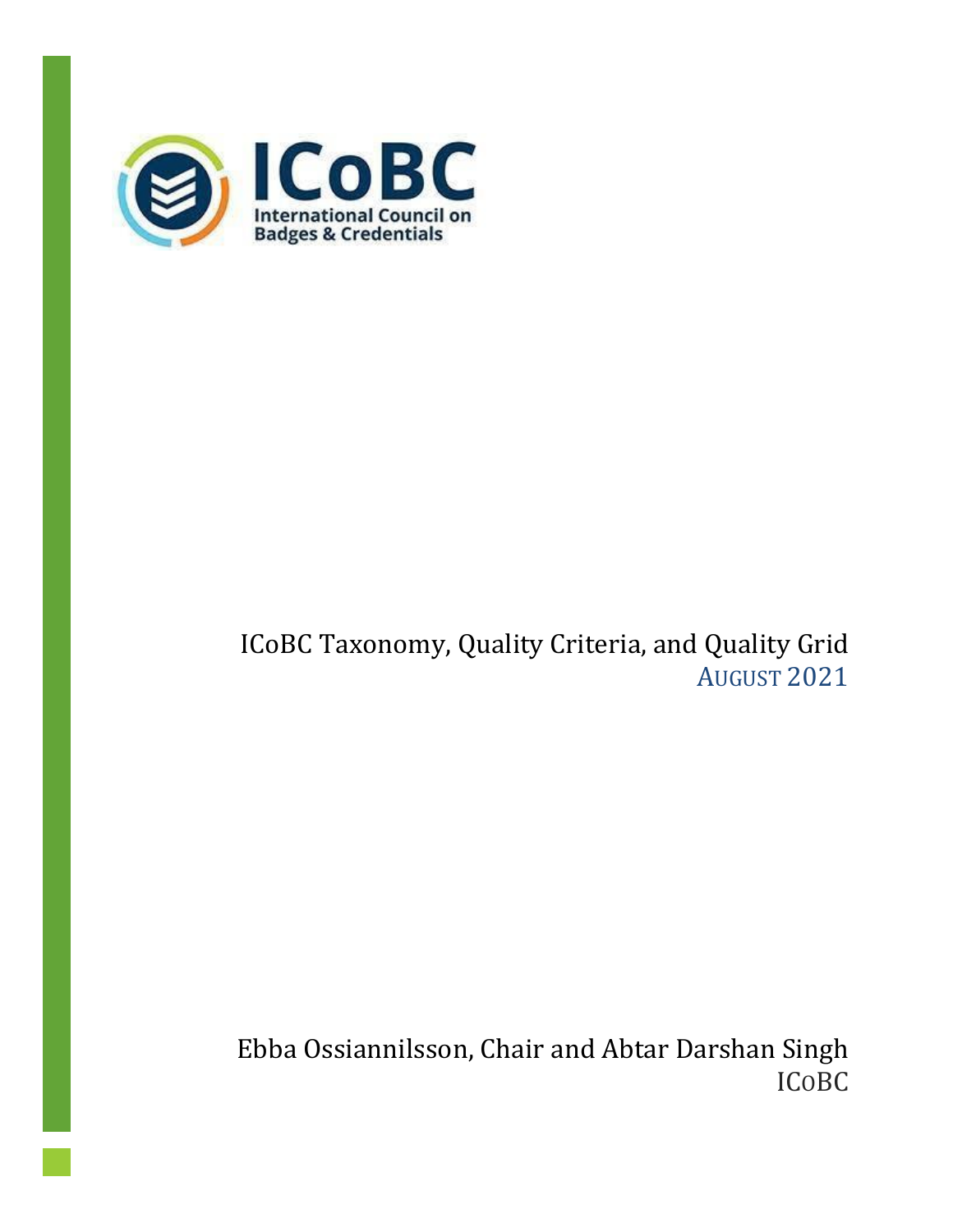#### **Table of Contents**

<span id="page-1-0"></span>

| <b>PREFACE</b>                                                   | $\boldsymbol{2}$ |
|------------------------------------------------------------------|------------------|
| <b>EXECUTIVE SUMMARY</b>                                         | 3                |
| <b>INTRODUCTION</b>                                              | 4                |
| WHAT ARE MICRO-CREDENTIALS AND BADGES?                           | 6                |
| Some Global Views and Concerns on Badges and Micro-Credentials   | 6                |
| Definitions of Micro-credentials and Badges                      | 10               |
| ICOBC TAXONOMY, QUALITY CRITERIA, AND QUALITY GRID               | 14               |
| <b>ICoBC Taxonomy</b>                                            | 14               |
| <b>ICoBC Quality Criteria</b>                                    | 15               |
| <b>ICoBC Quality Grid</b>                                        | 18               |
| <b>CONCLUSION AND RECOMMENDATIONS</b>                            | 18               |
| <b>ACKNOWLEDGEMENT</b>                                           | 18               |
| <b>REFERENCES</b>                                                | 19               |
| <b>APPENDICES</b>                                                | 20               |
| <b>Appendix 1: List of Definitions and Abbreviations</b>         | 20               |
| <b>Appendix 2: Quality Grid for Badges and Micro-Credentials</b> | 24               |
| <b>Appendix 3: ICoBC Guidelines for Learners</b>                 | 27               |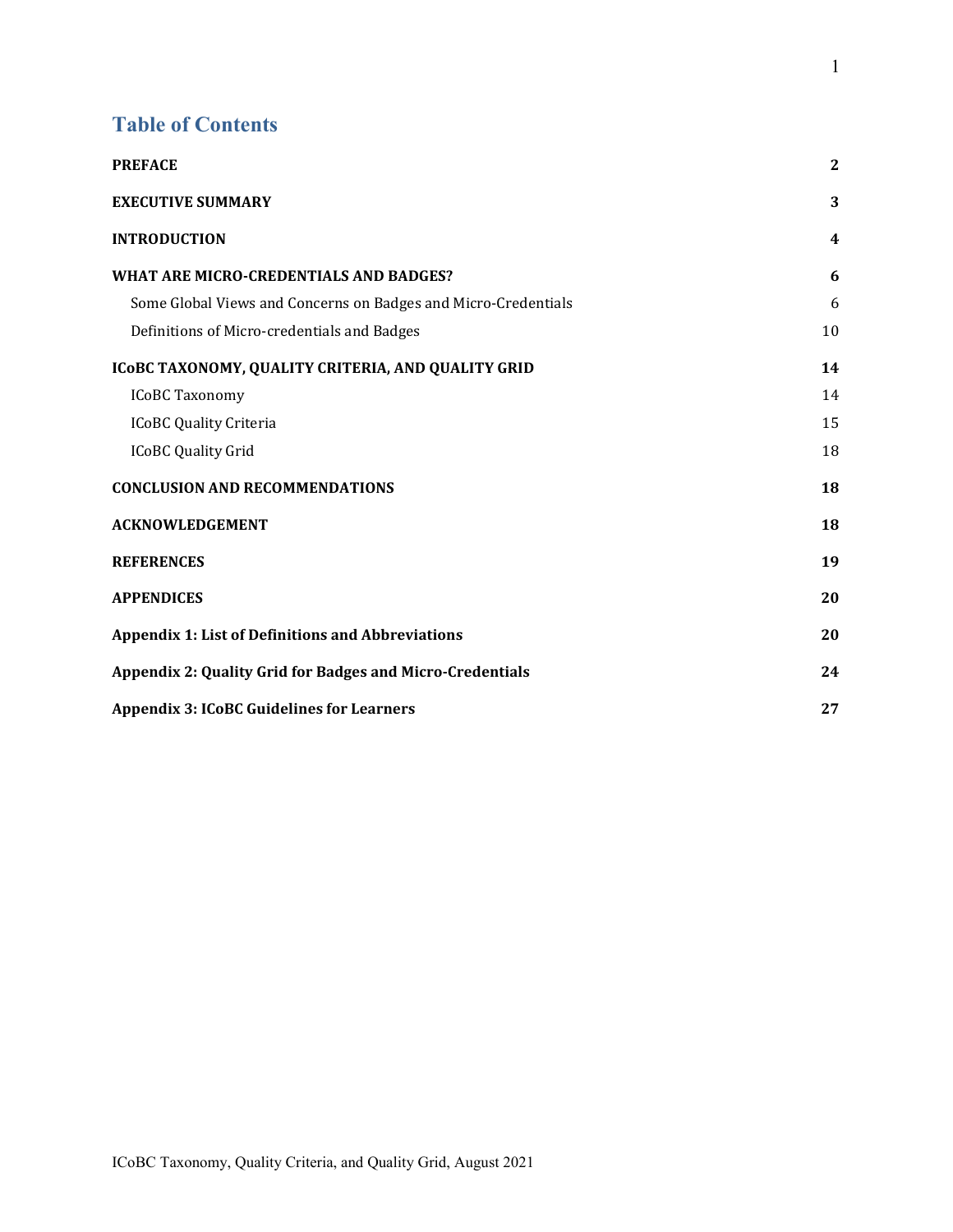#### PREFACE

The ICoBC (International Council on Badges and Credentials) is a network of educational, corporate, association, and government organizations that develops and promotes best practices on badges and credentials regionally and globally.

The ICoBC taxonomy, quality criteria, and quality grid is a concerted effort to present best practices and research as observed by various organizations such as Campus Ontario, the Commonwealth of Learning (COL), DeakinCo, Epprobate by Laneto, International Standardization Organization (ISO), Malaysian Qualifications Authority (MQA), Microcredentials linked to the Bologna Key Commitments (MICROBOL), Micro-credentials Higher Education (MICROHE), New Zealand Qualifications Authority (NZQA), Organization for Economic Co-operation and Development (OECD), and the United Nations Educational, Scientific and Cultural Organization (UNESCO). These organizations represent some of the global regions such as Africa, Asia, Canada, Europe, the Pacific, and the US. The ICoBC taxonomy, quality criteria, and quality grid have been designed to draw upon current global developments in digital badges and credentials in the hope of enabling ease of comprehension related to the quality of micro-credentials and fostering recognition of informal, non-formal, and formal learning across providers. This report suggests guidelines for a taxonomy, quality criteria, and a quality grid built on the following four guiding features (in alphabetic order), that are; accessible, authentic, digital, and universal. The target group for these guidelines are for learners, employees, employers, program providers, and organizations of all sizes.

Lund, Sweden August, 2021

Ebba Ossiannilsson, PhD, Professor, Chair ICoBC taxonomy, EDEN, ICDE, ISO, SADE, SIS, Lund,

Sweden **DESSER** Abtar Darshan Singh, PhD. Professor, Asia Pacific University of Technology and Innovation, Kuala E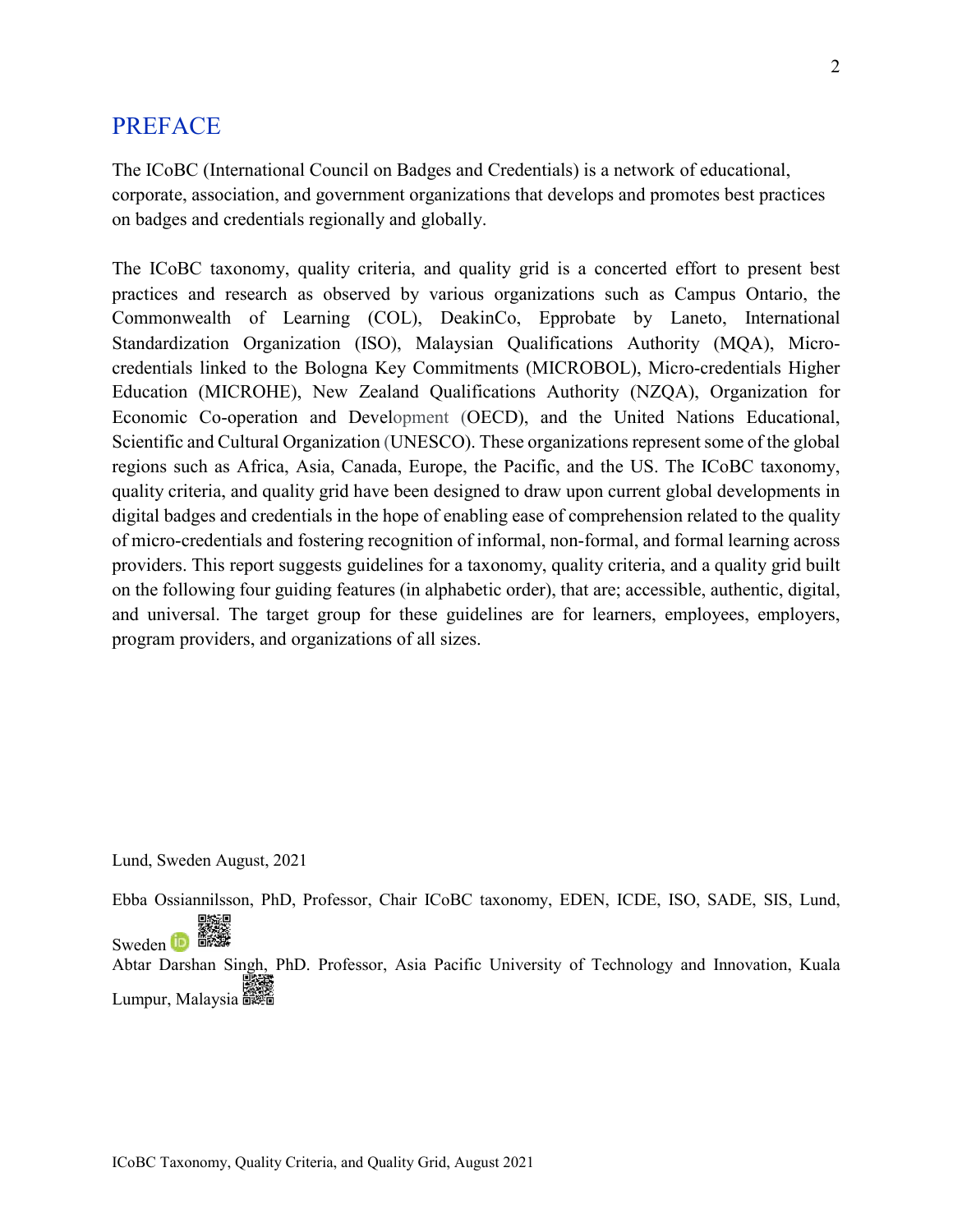### <span id="page-3-0"></span>EXECUTIVE SUMMARY

ICoBC, (International Council on Badges and Credentials) a network of educational, corporate, association and government organizations, develops and promotes best practices on badges and credentials regionally and globally. The ICoBC community collaborates in the following areas:

- Design of Badges & Credentials (curriculum, testing, verification)
- Use of Badges & Credentials (Internal marketing, practices)
- Taxonomies and alignment with official certification systems

This conducted desktop research for the proposed ICoBC taxonomy, quality criteria, and quality grid shows that all the major global organizations and stakeholders in education such as the Commonwealth of Learning (COL), the European Commission (EC), the International Council for Open and Distance Education (ICDE), the Malaysian Quality Assurance ( MQA), the Organization for Economic Co-operation and Development (OECD), the United Nations Educational, Scientific and Cultural Organization (UNESCO), the New Zealand Quality Assurance ( NZQA), and others are currently strongly emphasizing the paradigm shift for the education and labor markets, as well as the movement toward lifelong learning and what goes with it-not least the movement toward badges and micro-credentials. Accordingly, there is an urgent need for the transition to digital micro-credentials for development.

This taxonomy, quality criteria, and quality grid are based on current research and discourse in the field. It is proposed to be universal and interoperable for use and implementation.

The target group for these guidelines are learners, employees, employers, program coordinators, and organizations of all sizes.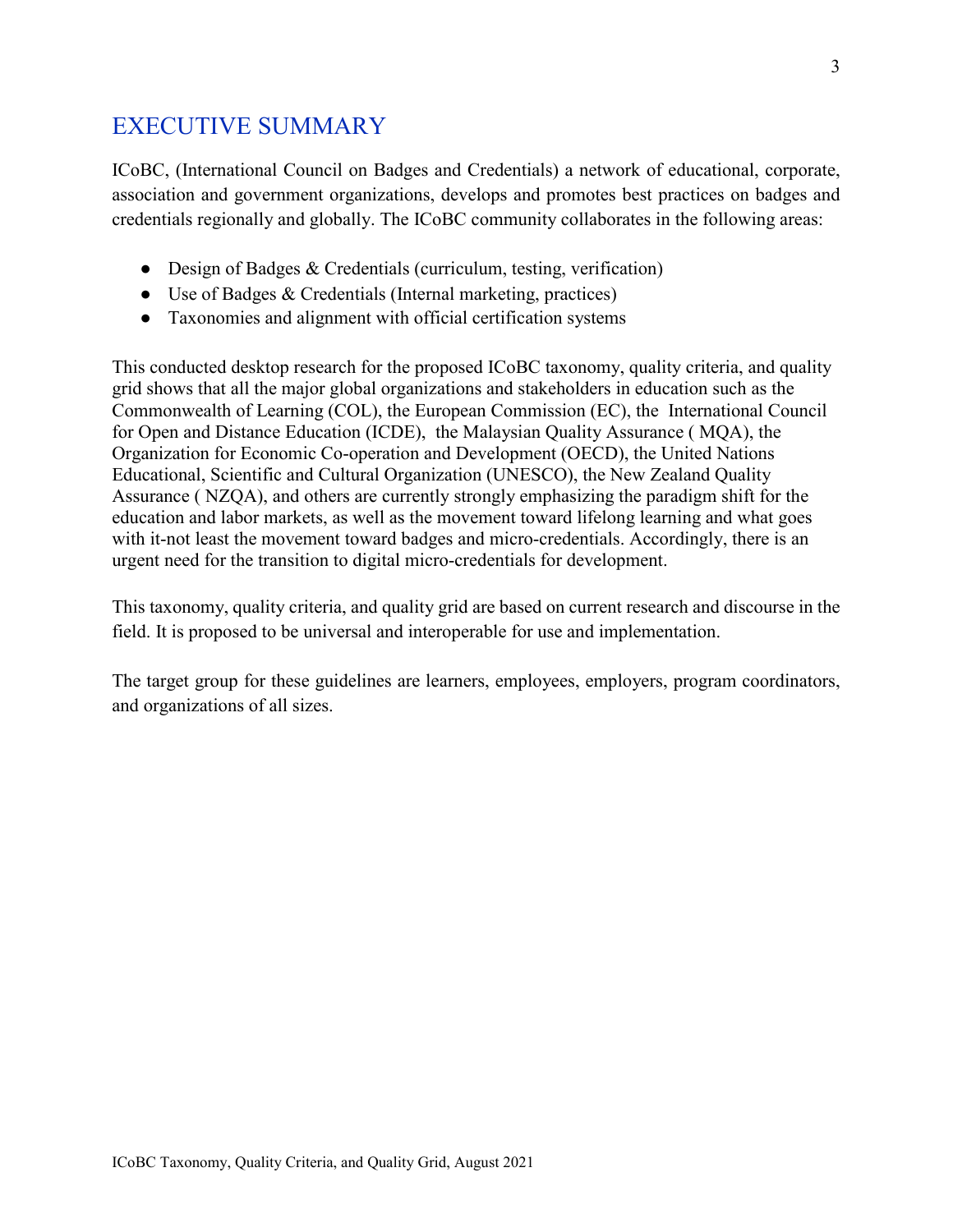#### <span id="page-4-0"></span>INTRODUCTION

The ICoBC, (International Council on Badges and Credentials) is a network of educational, corporate, association, and government organizations. The ICoBC's goal is to develop and promote best practices related particularly to the quality and impact of the design of learning on badges and credentials regionally and globally. Micro-credentials could be the next big disruptive force for up-skilling in workplaces, higher learning institutions, colleges, schools, and nongovernmental organizations. Earning a micro-credential can involve completing activities, assessments, and projects, and the earner can receive a digital certificate or badge as proof of achieving the new credential. Badges and credentials are not new in societies as they have been used to mark achievements in many areas such as the military, industry, business, sports, and entertainment. Similarly, the landscape of post-secondary education is changing with the emergence of new credentials that appeal to millions of learners. These "alternative credentials" such as micro-credentials, digital badges, and industry-recognized certificates have expanded their scope considerably, driven by an increasing demand for upskilling, reskilling, and lifelong learning, as well as a sharp reduction in unit costs of delivery enabled by digitalization.

With that said, what are micro-credentials? According to the European Commission (2020), a micro-credential is a proof of the learning outcomes that a learner has acquired following a short accurately and transparently assessed learning experience. They are awarded a badge or credential upon the completion of short, stand-alone courses (or modules) done on-site or online (or in a blended format). Brown et. al. (2021) argues that while there is no globally accepted definition of micro-credits, the term refers to smaller units of study that are typically shorter than traditional forms of accredited learning and that lead to traditional qualifications such as degrees. They anticipate that micro-credentials will become an established and mature part of 21st century diploma ecology over the next five years. Moreover, while the global landscape of microcredentials is currently disjointed across national boundaries, greater clarity and coherence will emerge as governments around the world increasingly align new credentialing developments with existing national qualifications frameworks. In addition, they suggest that the micro-credentialing movement also presents opportunities for governments and academia, in partnership with industry, to leverage new digital learning models.

According to the Institute for Credentialing Excellence (I.C.E.) (I.C.E., 2020), credentialing programs can serve many purposes; however, the ultimate purpose of most credentialing programs is protecting the public. This protection is normally provided through establishing standards, identifying the competencies needed in a profession, and providing information to consumers on individuals who have demonstrated a sufficient level of mastery related to the competencies. Furthermore, the I.C.E. emphasized that "credentialing" is an umbrella term that includes the concepts of accreditation, licensure, registration, professional certification, and education (e.g., certificate programs).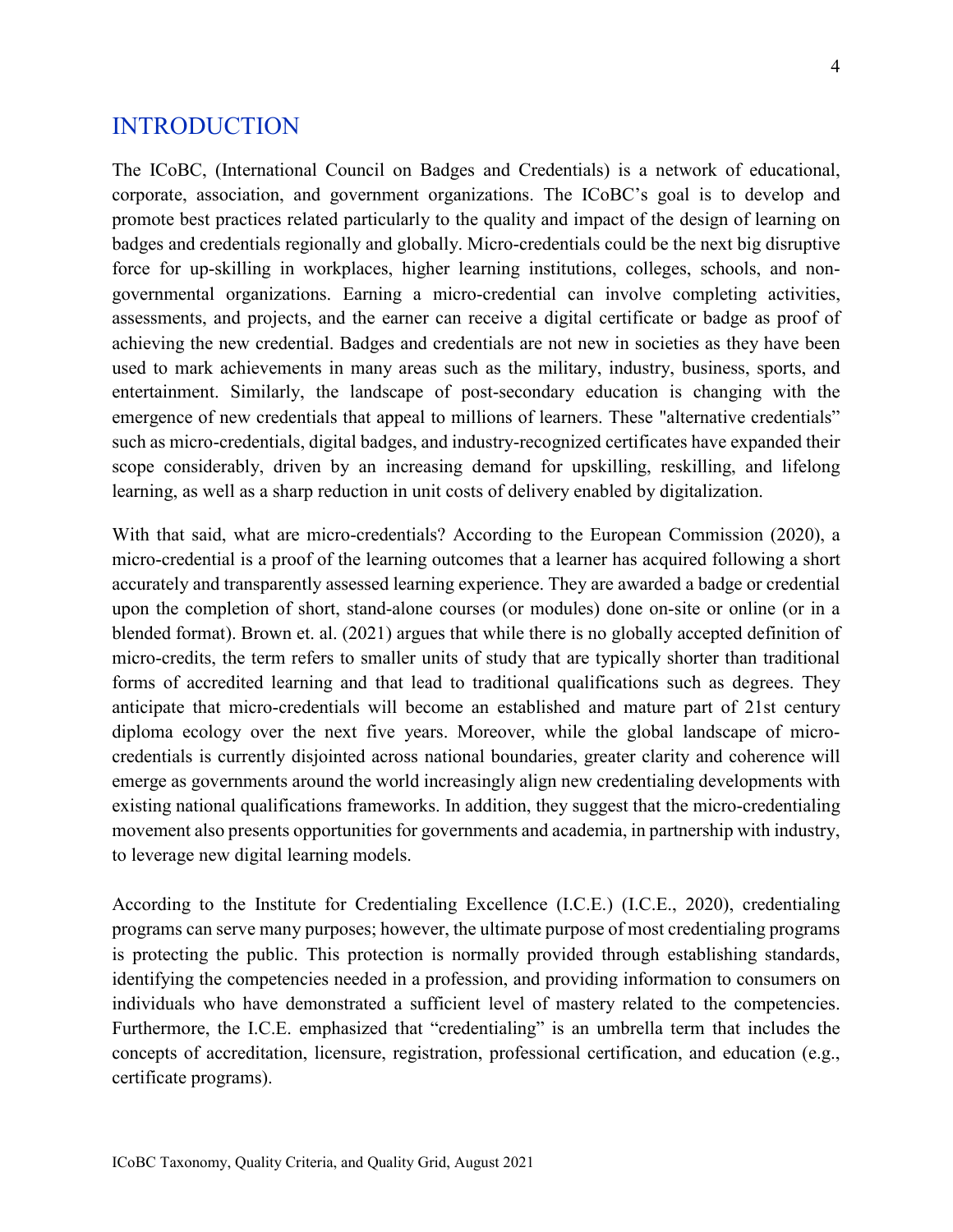In reality, micro-credentials can meet the need for skills development across a vast range of subject areas such as the arts, business, humanities, law, medicine, science, and social sciences. The subject areas are limitless, and depending on the employee, one can award the employees a microcredential in everything from customer service and email etiquette to front-end web development. Often micro-credentials focus on universities predominantly in the post-graduate space. Microcredentials can even be effective in enhancing skills such as those typically covered in vocational education. After all, much of lifelong learning takes place within the workplace. In Australia, for example, the qualification framework for vocational education and training is broken down by: (i) Training Package; (ii) Qualification; (iii) Skill Set (where applicable); and (iv) Unit of Competency.

Part of the explanation for the growing interest in micro-credentials is that employers want to stay competitive by ensuring that their employees are constantly developing new skills as and when the need arises. In this way, micro-credentials are cost-efficient, time-efficient, and offers employees the opportunity to proactively pursue skills that benefit them the most. Moreover, microcredentialing provides a way to map these career paths and quantify all types of skills. As the needs of society changed, and globalization and technology developed, micro-credentialing has become more popular (MICROBOL, 2020).

One area that has a huge impact in the adoption of badges and credentials is the re-organization of content. In today's fast-paced digital environment, learning boundaries are blurring. Students, employees, and just about anyone else want to enhance their competencies quickly and effectively as well as get a certification fast (Gallagher, 2016; The European Higher Education Micro-Credentials Consultation Group 2020). The European Higher Education Micro-Credentials Consultation Group (2020) has raised concerns with regards to the "instant gratification" and churning of micro-credentials to meet the demand, as it is better to first develop a clear understanding of the term micro-credentials and badges as well as the authentication and recognition of micro-credentials. The truth remains that certification is an equity issue. For most people, getting verifiable accreditation and certification is at the heart of why they have invested in higher education. Credentials may prove to be the real equalizers in the world of work, but they do raise critical questions about the function and the reputation of the higher education institutions. They also raise questions about value, stigma, and legitimacy.

Earning a micro-credential can involve completing activities, assessments, and projects; and the earner can receive a digital certificate or badge as proof of achieving their new credential. The micro-credential can be a one-off qualification, or it can be part of a mandated training pathway leading to a final overall qualification for the earner. Moreover, a business-entity can offer their own micro-certificate; or it can work with a reputable accredited course provider to develop a quality program and issue a micro-credential for competencies and learning achievements that are relevant to the workforce.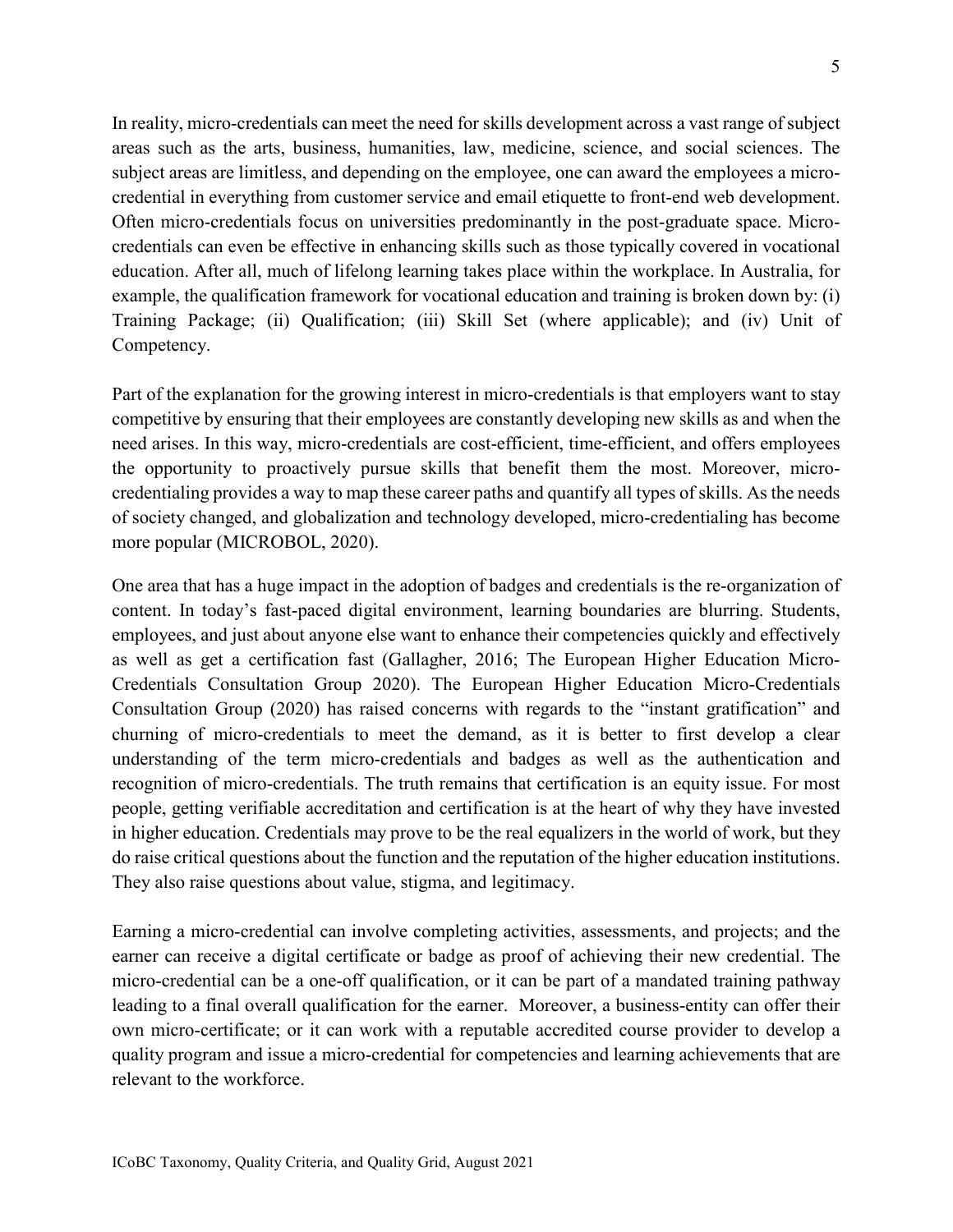According to Murgatroyd (2020), relevance is determined by examining the skills needed in specific jobs as determined from interactions with employers, as indicated in job listings or employer surveys, or as foreseen to be relevant for the future of work. He further noted that if micro-credentials are to close the skills gap and be attractive to employers, then employers need to be much more directly involved in defining the scope, required competencies and capabilities, and assessment strategy for the credential.

With that said, there are various ways an organization can provide and assess the achievement or completion of a badge or a micro-credential. It is certainly important to provide the "content" as well as to "assess" the achievement of the content which could either be a skill, knowledge, or a specific competency. Content could be accessed within a training "room", "on the job", online sites, or even through field work. Additionally, assessment could be uploaded as an e-portfolio or the completion of a set of test questions. Moreover, staff could have the opportunity to attend local or international conferences to learn about skills, practices, and research in the field. Finally, employees could be asked to demonstrate that they can successfully apply their newly acquired skills in the field and workplace.

This report offers a general overview of micro-credentials and badges and explores some definitions of badges and credentials in existing literature. It also identifies several key criteria for credentials and badges based on an in-depth analysis of related literature. Most notably, it proposes a taxonomy on micro-credentials and badges for ICoBC to help enhance the quality criteria and quality grid. Finally, conclusions and further recommendations are provided.

## <span id="page-6-0"></span>WHAT ARE MICRO-CREDENTIALS AND BADGES?

Micro-credentials are mini qualifications that demonstrate skills, knowledge, and/or experience in a specific subject area or skill. They are also known as nano diplomas and are usually narrower than traditional qualifications such as diplomas or degrees. However, they can also be broad rather than specific. For example, one can have a micro-diploma for something as broad as data-driven marketing and pursue another micro-diploma that focuses on how to empower others in the workplace. Lastly, micro-credentials can also be issued for informal and non-formal learning.

## <span id="page-6-1"></span>Some Global Views and Concerns on Badges and Micro-Credentials

The United Nations Educational, Scientific and Cultural Organization (UNESCO) draws attention to how digital technologies are reshaping education and training systems and building new methods and systems of credentialing that can capture, recognize, and validate learning outcomes in new ways. In a context where the labor market and the education and training systems are increasingly internationalized, the growing mobility of people and jobs has major implications for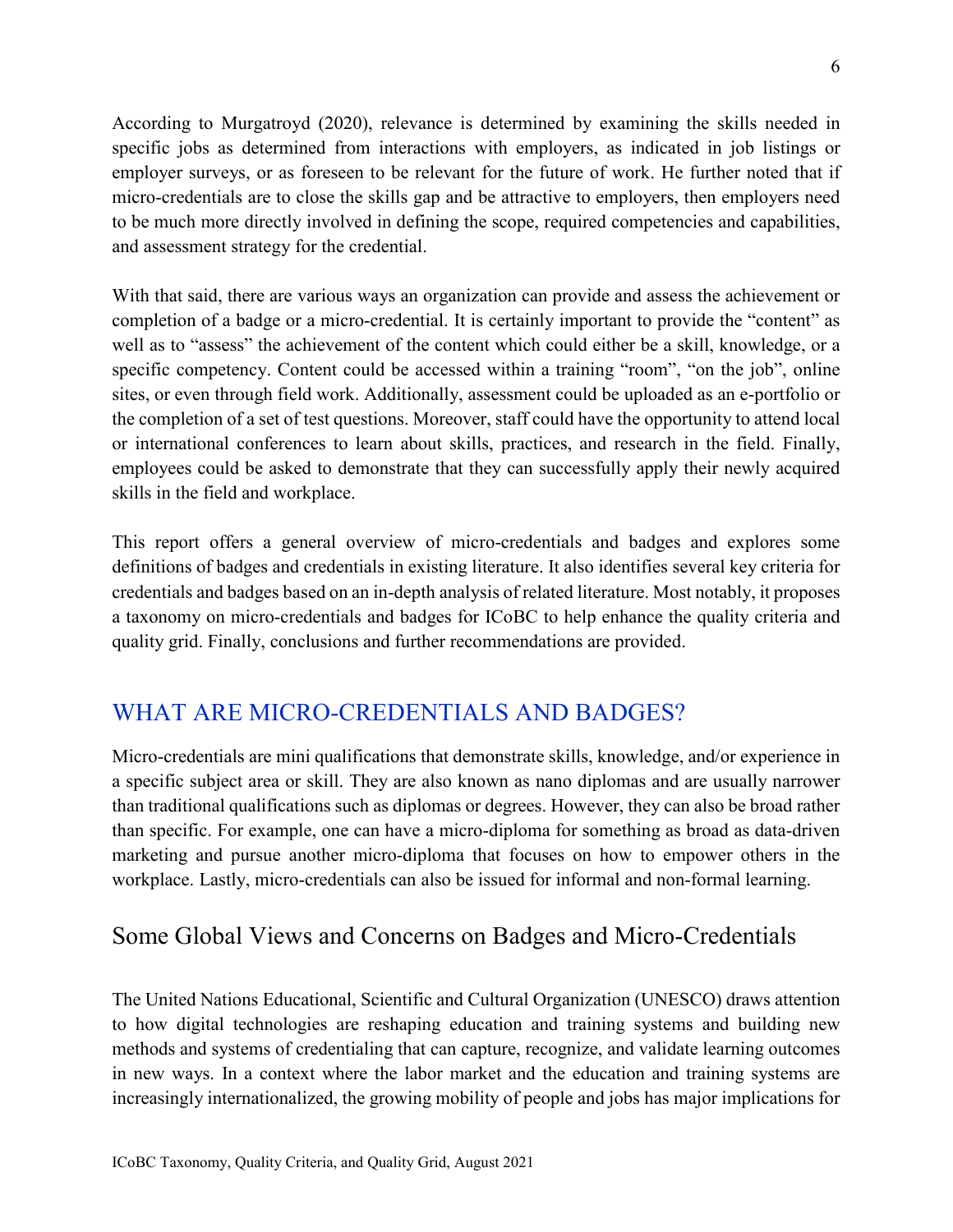the way competences and qualifications are recognized, validated, and accredited across borders (UNESCO, 2020).

The Commonwealth of Learning (COL) (2019) argued that there are three critical global flows which have an impact on education and employment: finances, people, and data. As such, they argued for digital credentials for development. Furthermore, COL argued that at a time when technology is rapidly changing the way we teach and learn, it becomes important to respond quickly to the needs of the stakeholders. Fueled by a demand from learners for short and flexible forms of learning as well as from industry and employers for verified skills-based credentials, there has been a growing interest in micro-credentials. In response to this demand, COL has produced several initiatives around this field by developing knowledge resources which are relevant and practical such as the publication - Designing and Implementing Micro-Credentials: A Guide for Practitioners by Rossiter and Tynan (2019).

The Organization for Economic Cooperation and Development (OECD) emphasized that the landscape of postsecondary education is changing with the emergence of new credentials that appeal to millions of learners (Kato, Galán-Muros & Weko, 2020). The so-called "alternative credentials", such as micro-credentials, digital badges, and industry-recognized certificates, have expanded their scope considerably as a result of increasing demand for upskilling and reskilling. Moreover, it offers a sharp reduction in the unit cost of delivery enabled by digitization. Universities, businesses, and other institutions are actively offering alternative credentials to help learners acquire new skills, update their existing skills, and signpost their existing competencies.

However, the challenge remains that despite an increasing number of new credentials, there is still a great deal of uncertainty. To help address these challenges and bring greater clarity and quality to micro-credentials, numerous parties have contributed:

Contact North (2021) in Canada defined 10 Key Actions to Ensure Micro-Credentials Meet the Needs of Learners and Employers; namely, (i) Make a clear connection between learning modules, the credentials offered, and skills or qualifications frameworks; (ii) Employers are actually seeking; (iii) Engage employer organizations or professional bodies in the design of microcredentials at the earliest possible stage; (iv) Strengthen the focus on demonstrable competencies and reduce the over-reliance on "soft" assessments of what the learner can actually do; (v) Launch a national conversation, perhaps facilitated by the Future Skills Centre in partnership with the Council of Ministers of Education Canada, on the portability of micro-credentials; (vi) Identify those micro-credentials that can be laddered into undergraduate and graduate programs and ensure they are nationally portable; (vii) Clearly identify the mode of delivery for each micro-credential; as not all will be online, (viii) Encourage employers to partner with colleges, universities, and Indigenous institutes in the design of work-based learning micro-credentials; (ix) Identify and develop assessment-only micro-credentials; and (x) Foster more collaboration within and between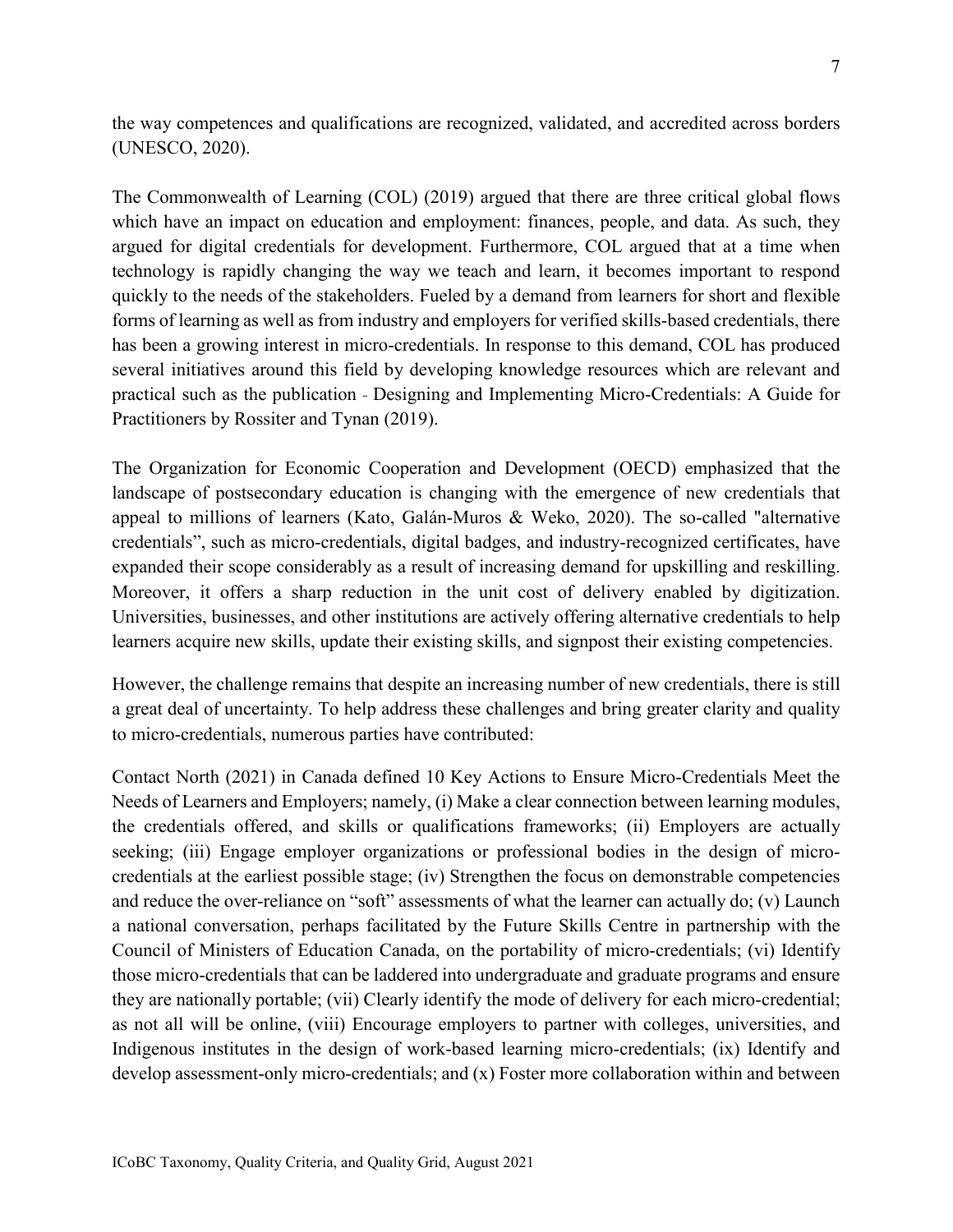provinces to strengthen the skills, competencies, and capabilities of Canadians seeking work or upskilling to improve their job prospect.

In Europe, a growing number of citizens need to update their knowledge, skills, and competences to bridge gaps between their formal education and the demands of a rapidly changing society and labor market. Furthermore, the recovery from the COVID -19 pandemic and the need to accelerate green and digital transformation also requires individuals to upskill or reskill. Maintaining and acquiring new skills is also important to enable active participation in society, ensure continuous personal, social and professional development, and promote employability and socio-economic innovation. However, without common standards that ensure quality, transparency, cross-border comparability, recognition, and transferability, micro-qualifications cannot reach their full potential.

As such, the European Commission has committed to developing a common definition and European standards for micro-credentials that are independent of the awarding body; and build as much as possible on existing instruments. The intention to develop a European approach to microcredentials was announced in:

- the Council Resolution on a strategic framework for European cooperation in education and training, looking towards the European Education Area and beyond (2021-2030)
- the European Skills Agenda and
- the Digital Education Action Plan 2021-2027

According to the European Commission (2021), micro-credentials provide flexible, inclusive learning opportunities. The European approach to micro-credentials will help extend learning opportunities to citizens and strengthen the role of higher education, vocational education, and training institutions in lifelong learning. The European Commission defines that a micro-credential is a qualification that demonstrates learning outcomes gained through a short, transparently assessed course or module. Micro-credentials can be taken on-site, online, or in a mixed format. The flexible nature of these qualifications enables learning opportunities to be opened to citizens, including those in full-time employment. This makes micro-credentials a highly flexible, inclusive form of learning that enables the targeted acquisition of skills and competences. Microqualifications are offered by institutions of higher and vocational education (VET) as well as by private organizations. They can be particularly useful for people who:

- want to broaden their knowledge without undertaking a full higher education program;
- want to undertake further education or retraining to meet the demands of the labor market or to develop their career after taking up a job.

With that said, on 20 April 2021, the European Commission launched a 12-week public consultation on a European approach to microcredit cards for lifelong learning and employability.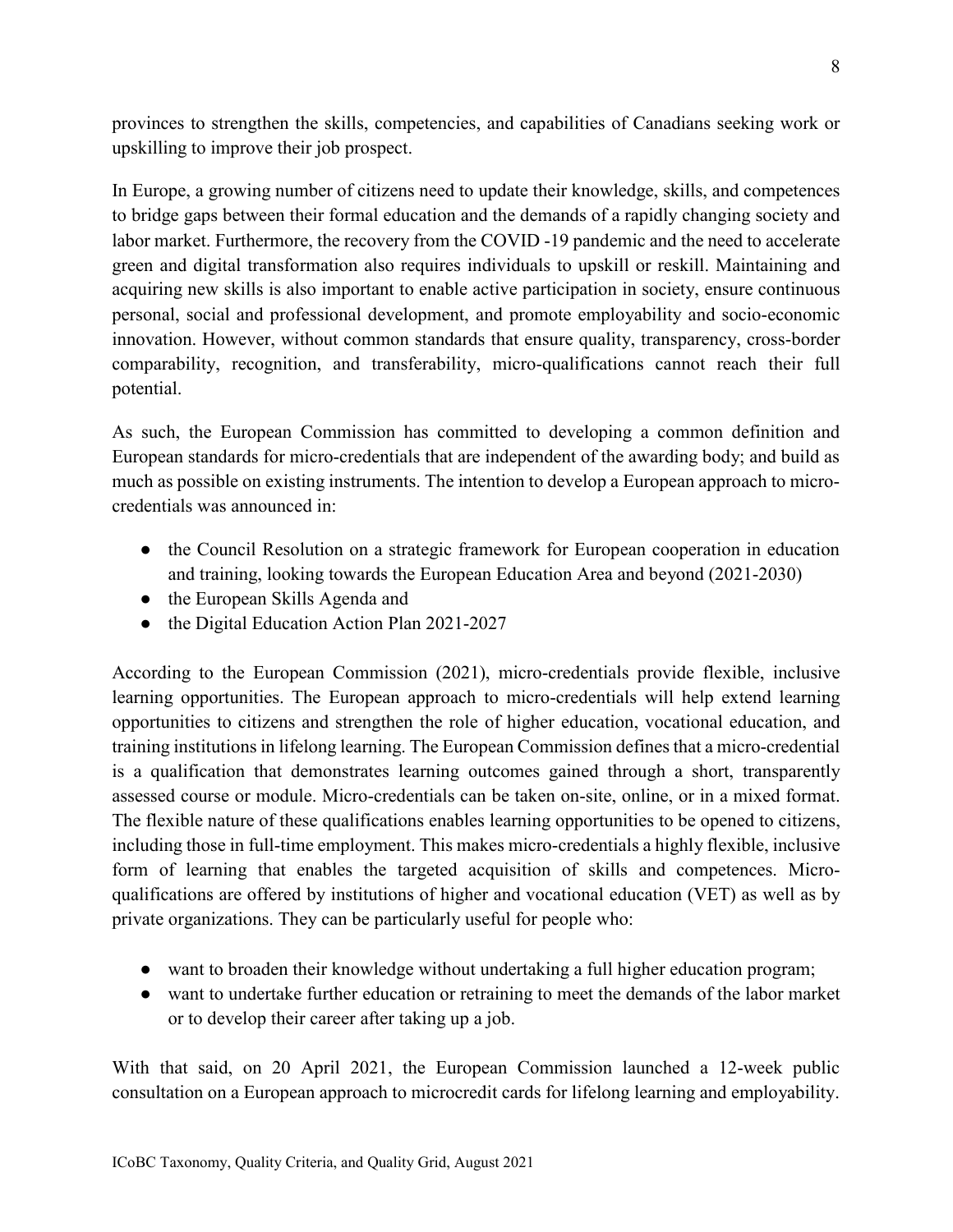The public consultation aimed to gather ideas for the development of: (i) a common definition for micro-credentials; (ii) European Union (EU) standards to enhance quality and transparency; (iii) and actionable next steps at the institutional, national and EU level.

In fact, DeakinCo (2021) posits that micro-credentials offer numerous benefits to employees, employers, and organizations of all sizes. If designed well, they can be flexible, transferable, and cost-effective to implement. Micro-credentials can also help to drive employee engagement and help employers to closely track employee development. Some of the most prominent benefits of micro-credentials highlighted by DeakinCo, include: (1) personalization for employees, (2) personalization for employers, (3) recognition, (4) structured approach to learning on the job, (5) recognition of soft and hard skills, (6) flexibility, (7) demand for flexible lifelong learning, (8) multidisciplinary roles, (9) employee engagement, (10) scalability, (11) training in emerging areas, (12) specialized skill sets, (13) deliver on demand, (14) address widening skills gap, (15) track and deliver training more effectively, (16) measure capabilities and track competitiveness.

The EPICA-Strategic Partnership for the Co-Design of an Innovative and Scalable e-Portfolio, (2020) a strategic partnership between Europe and Africa, was launched to bring together companies, organizations, and universities in Europe and Africa in order to design an innovative and scalable e-Portfolio that will improve the quality, visibility, and availability of new skills. This joint effort is made possible through co-funding from European Commission's Horizon 2020 research and Innovation Program. According to them Micro-Credentials can:

- be shared with employers/educational providers as verifiable records of learning
- promote flexible learning paths and the recognition of competencies gained outside formal curricula
- foster a competence-based approach in curriculum design
- support the definition of skills, competences, and learning-outcomes-based standards
- increase program transparency and comparability
- help showcase the achievements for which micro-credentials have been awarded including evidence and assessment enhancing their reliability
- make learning visible, portable, stackable and career-enhancing

Finally, the International Council for Open and Distance Education (ICDE) has termed a microcredential and alternative digital credential (ADC), suggesting that a key characteristic of a microcredential lies in it being a specific form of certification issued by an institution of higher education that attests the competence and capability of an individual to perform productively in the workplace, and, to some extent, in society. As such, ADCs are portable, useful, transferable, and easily understood (ICDE, 2019, p. 19). In addition, they argued that ADC's should not duplicate or displace a certification on an official transcript of an institution. This eliminates the possibility that an institution could issue two different certifications for the same competency. However, if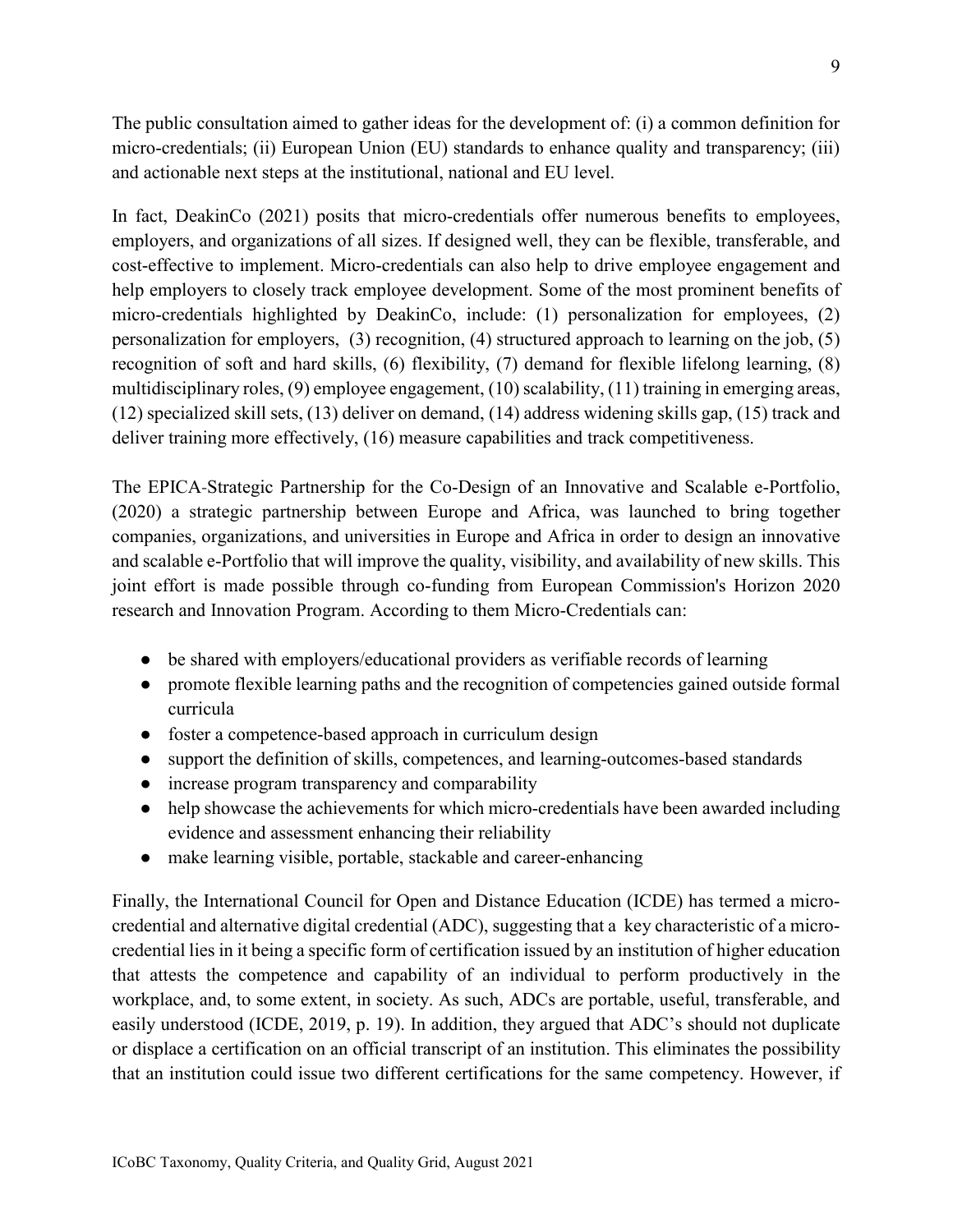the traditional transcript course contains more granular components, a micro-credential could be issued from therein.

ICDE further suggested that micro-credentials:

- indicate the competencies and learning-achievements attained, as well as the steps, assessments, and evidence required to obtain them
- not be issued for unevaluated learning accomplishments, such as the mere completion of a series of tasks, attendance at events, or for learning that has not been assessed, as competency and learning accomplishment evaluation is very important.
- not be issued for the attainment of trivial or irrelevant competencies or learning
- be issued in accordance with its own unique set of criteria, such as a rubric form that is designed to measure the desired outcome for the competency or learning achievement
- be assessed by high quality assessors using published standards of competency and workplace experience as set by the institution; whereby some form of competency-based assessment or evaluation that requires a clear relationship between the assessment and the actual application of the competency or learning in the workplace is utilized in the process
- provide clearly defined criteria of assessment where the micro-credentials are issued in the same subject area at two or more levels of competency
- must be permanently recorded and retained by the issuing institution
- ensure the verification issuance process secures the earner's identity, guarantees the identity's authenticity, and safeguards the communication about them and their competencies from any type of tampering.

These global developments in the field of micro-credentials have helped pave the way for the institutionalization of micro-credentials and enhancing their quality, benefits, transparency, and validity. In order to support progress and address some of the current shortcomings of microcredentials, the following sections will delve deeper into the definitions of micro-credentials and badges in order to propose a taxonomy for ICoBC, quality criteria and quality grid.

## <span id="page-10-0"></span>Definitions of Micro-credentials and Badges

In this section, various definitions of micro-credentials and badges are provided from a selection from different organizations and countries to give an overview on how micro-credentials are defined.

• *CEDEFOP* (2021) states that micro-credentials are often presented and promoted as a new way for individuals to build their own competency profile (portfolio) by collecting and "stacking" learning in a flexible way, at their own pace, and according to their own priorities. Although there is currently no consensus on the term and definition, many see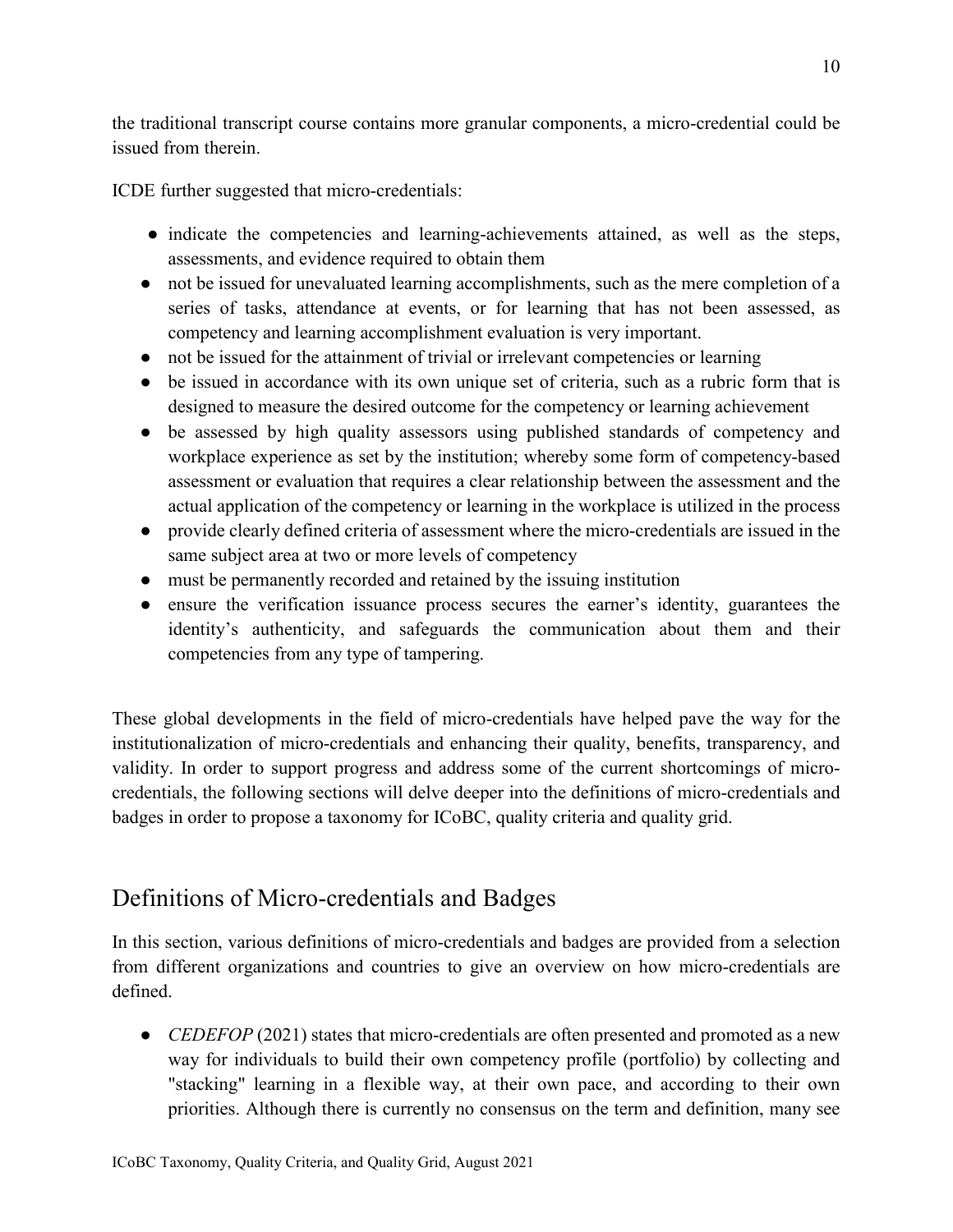micro-credentials as a by-product of the proliferation of open online courses as Massive Open Online Courses (MOOCs). Accordingly, they are perceived as a way (often digital) to give visibility and value to primarily shorter learning courses and/or experiences. While much attention has been paid to the role of micro-credentials in academic higher education and their link to the proliferation of relatively low-cost and short-term MOOCs, their impact on continuing education and training in the labor market is less well known.

- *Commonwealth of Learning* (COL) observes that "...there is generally consensus that micro-credentials are short, verified courses or learning experiences providing successful candidates with a digital certification…" (COL, 2019, p.2)
- *ContactNorth* (2020*)* proposed the following key characteristics of micro-credentials:
	- o a skills and competency-based focus for learning rather than time
	- o short and focused on a narrow range of skills and competencies
	- o competency is assessed as a demonstrable skill or behavior, varying across microcredentials
	- o quality-assured through peer and industry review
	- o industry recognized; whereby many micro-credentials are co-developed with industry or based on statements from industry organizations about the skills and competencies they are looking for
	- o personalized with the right combination of micro-credentials to meet individual learners' needs
	- o modular and stackable, whereby some micro-credentials are "one off" learning and assessment experiences, while others are modules that can be stacked to create a qualification
	- o shareable, in that the qualification is placed in a digital wallet or e-portfolio the learner can share with employers or education institutions
- *Coursera* argues that micro-credentials are understood as learning activities consisting of "more than a single course but less than a full degree" and which are labelled differently across providers, such as Micro Masters (edX), Nanodegree (Udacity) and Specialization (Pickard, 2018, p.5).
- *DeakinCo* (2017) posits that micro-credentials are mini qualifications that demonstrate skills, knowledge, and/or experience in a given subject area or capability. Also known as "nanodegrees", micro-credentials tend to be narrower in range than traditional qualifications and broader in focus rather than specific.
- *E-Campus Ontario* (2020) defines a micro-credential as a certification of assessed learning associated with a specific and relevant skill or competency. Micro-credentials enable rapid retraining and augment traditional education through pathways into regular postsecondary programming.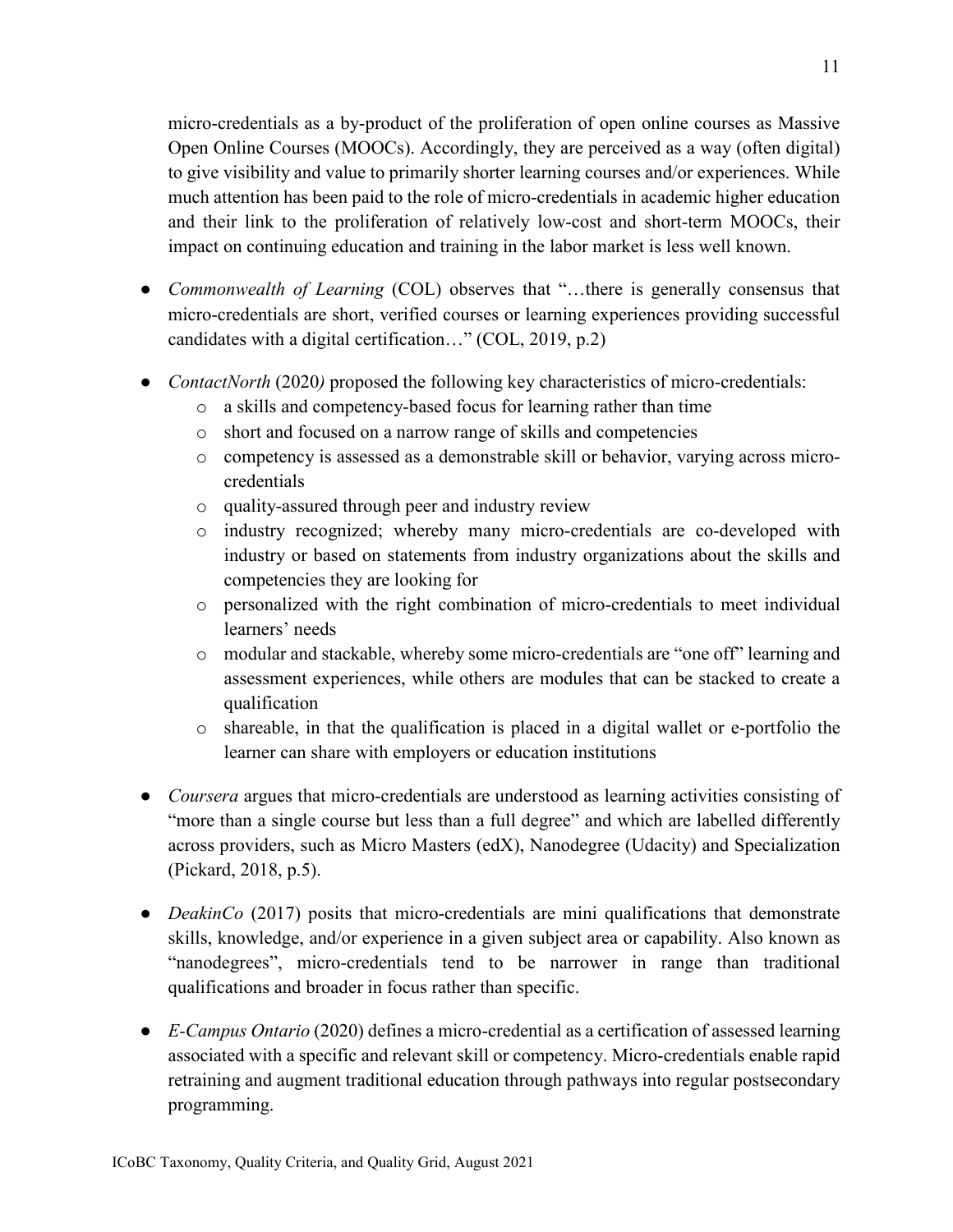- *European Commission* (2020) frames a micro-credential as a credential that demonstrates proof of the learning outcomes that a learner has acquired following a short, transparently assessed learning experience.
- *European Higher Education Area* (EHEA) (European Commission, 2020) defines a microcredential as a "subunit of a credential or credentials that confer a minimum of 5 ECTS and could accumulate into a larger credential or be part of a portfolio" (MicroHE Consortium, 2019).
- *Grönigen Declaration* (GDN, 2021) provides a position paper on the European Commission's broad-based consultative work to establish a definition for microcredentials. They state that micro-credentials are at the inflection point where the critical elements that enable lifelong learning, credential access, and mobility come together in their most acute form. The Groningen Declaration Network (GDN) supports both establishing a comprehensive definition and advancing the broader acceptance of microcredentials within the educational ecosystem. For micro-credentials to become widely accepted, there needs to be a mechanism, enabled by some agreed standard(s) or protocol(s), to validate the credential recipient's identity and credential. This is to ensure quality assurance and enable and promote recognition. Once micro-credentials have attained the maturity to provide such granularity, digital credentials in general will have made a significant step towards enabling lifelong learning.
- *Institute for Credentialing Excellence* (I.C.E). (2020) defines micro-credentials as the formal recognition awarded to an individual who has demonstrated attainment of a narrow (or specific or limited) scope of knowledge, skills, or abilities. The scope of the microcredential can be as granular as a single skill or competency.
- *International Labor Organization* (ILO) argued that an "explosion" of online and microskills programs during the COVID-19 pandemic underlines the importance of lifelong learning for upskilling, retraining, and economic recovery.
- *MICROBOL* (2020, p. 1) views micro-credentials as small volumes of learning certified by credentials; whereby each micro-credential is designed to provide the learner with specific knowledge, skills, or competencies that respond to societal, personal, cultural, or labor market needs.
- *MicroHE Consortium* (2019) argue that micro-credentials can be defined as a "subunit of a credential or credentials that confer a minimum of 5 ECTS and could accumulate into a larger credential or be part of a portfolio".
- *Malaysian Qualification Agency* (MQA) (2020, p.4) define a micro-credential as a "…digital certification of assessed knowledge, skills, and competencies in a specific area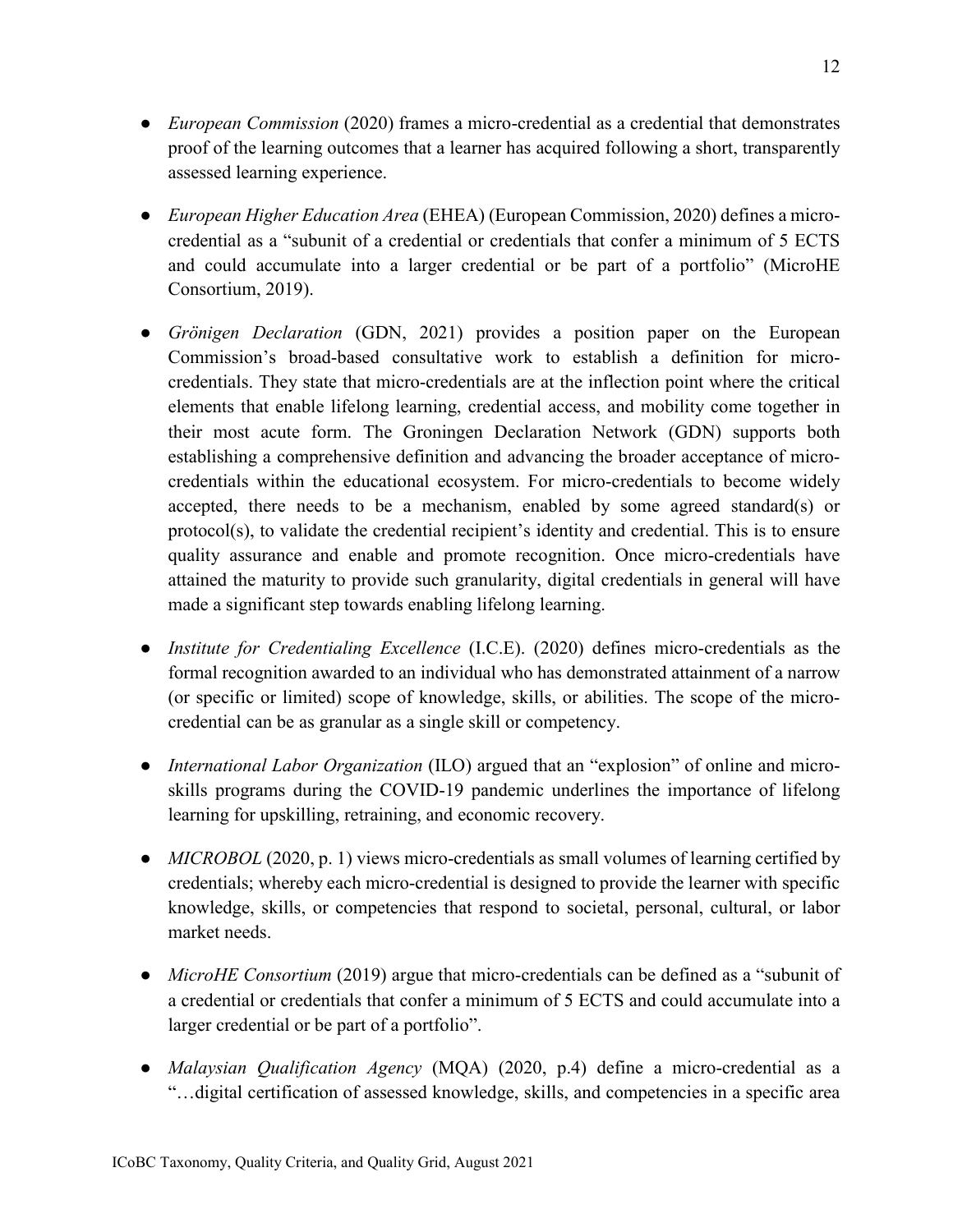or field which can be a component of academic programs or standalone courses supporting the professional, academic, and personal development of the learners."

- *New Zealand Qualification Agency* (NZQA, 2018) state, "Micro-credentials are a coherent package of learning and assessment, typically smaller than a qualification, that certifies achievement of a specific set of skills and knowledge needed by industry and or community"
- *Oceania* tends to adopt a wider definition, and types of micro-credentials ranging from 5-40 credits are regarded as micro- credentials (New Zealand Qualifications Authority, 2019).
- *OECD* (2020, p. 9) refers to micro-credentials as alternative credentials and points out that they "are not recognized as standalone formal educational qualifications by relevant national education authorities".
- The *United States of America* (USA) adopts the definitions *offered* by the:
	- *Institute for Credentialing Excellence* (I.C.E.), which states, "The formal recognition is awarded to an individual who has demonstrated attainment of a narrow (or specific or limited) scope of knowledge, skills, or abilities. The scope of the micro-credential can be as granular as a single skill or competency";
	- and the *Digital Promise*, which states, "Micro-credentials are digital certifications that verify an individual's competence in a specific skill or set of skills" (Digital Promise, n.d.).
- *UNESCO* (2018:10) suggests that a micro-credential is a "...term that encompasses various forms of certifications, including 'nano-degrees', 'micro-masters', 'credentials', 'certificates', 'badges', 'licenses' and 'endorsements'.

<span id="page-13-0"></span>From this literature review on micro-credentials, an ICoBC taxonomy, quality criteria, and quality grid emerged.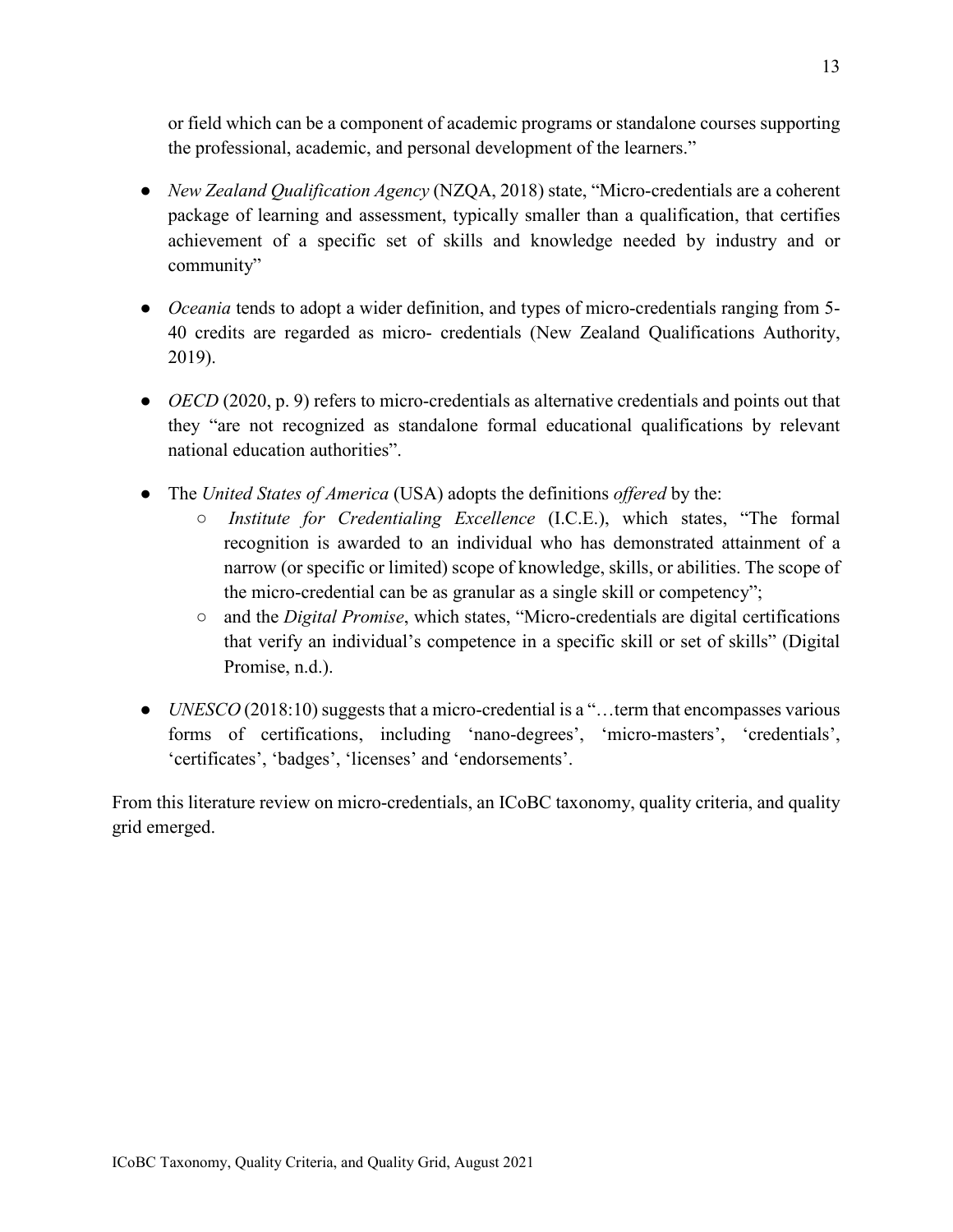## ICoBC TAXONOMY, QUALITY CRITERIA, AND QUALITY GRID

### <span id="page-14-0"></span>ICoBC Taxonomy

The aim of a taxonomy is to provide a classification; and as it relates to micro-credentials it can either be the different types of micro-credentials or the level/continuum by which a microcredential is earned.

With regards to types, the *Badging Taxonomy of the International Association of Continuing Education and Training* (IACET, 2018) suggested the following types in their taxonomy: (i) Participation Badge; (ii) Contribution; (iii) Recognition Badge; (iv) Grade-Based Badge; (v) Level; (vi) Program Badge; (viii) Performance Badge; and (ix) Certification/License Badge.

Alternatively, the *Malaysian Qualification Agency for Higher Education* has identified the following types ( taxonomy): (i) a micro-credential which is a component of an accredited program by a Higher Education Institution (HEI); (ii) a micro-credential which is a component of an accredited program of a consortium of HEIs; and (iii) stand-alone micro-credentials which can be courses in accredited programs or designed anew based on the special needs of the employers, industries, individuals for specific knowledge, skills, and competencies.

Based on current, international, state-of-the-art trends in the field of micro-credentials, the ICoBC recommends the following taxonomy for micro-credentials. This taxonomy is based on a continuum, as illustrated in Figure 1, and classified into three broad categories, namely: (i) for the individual; (ii) for a targeted community; and (iii) for the greater community.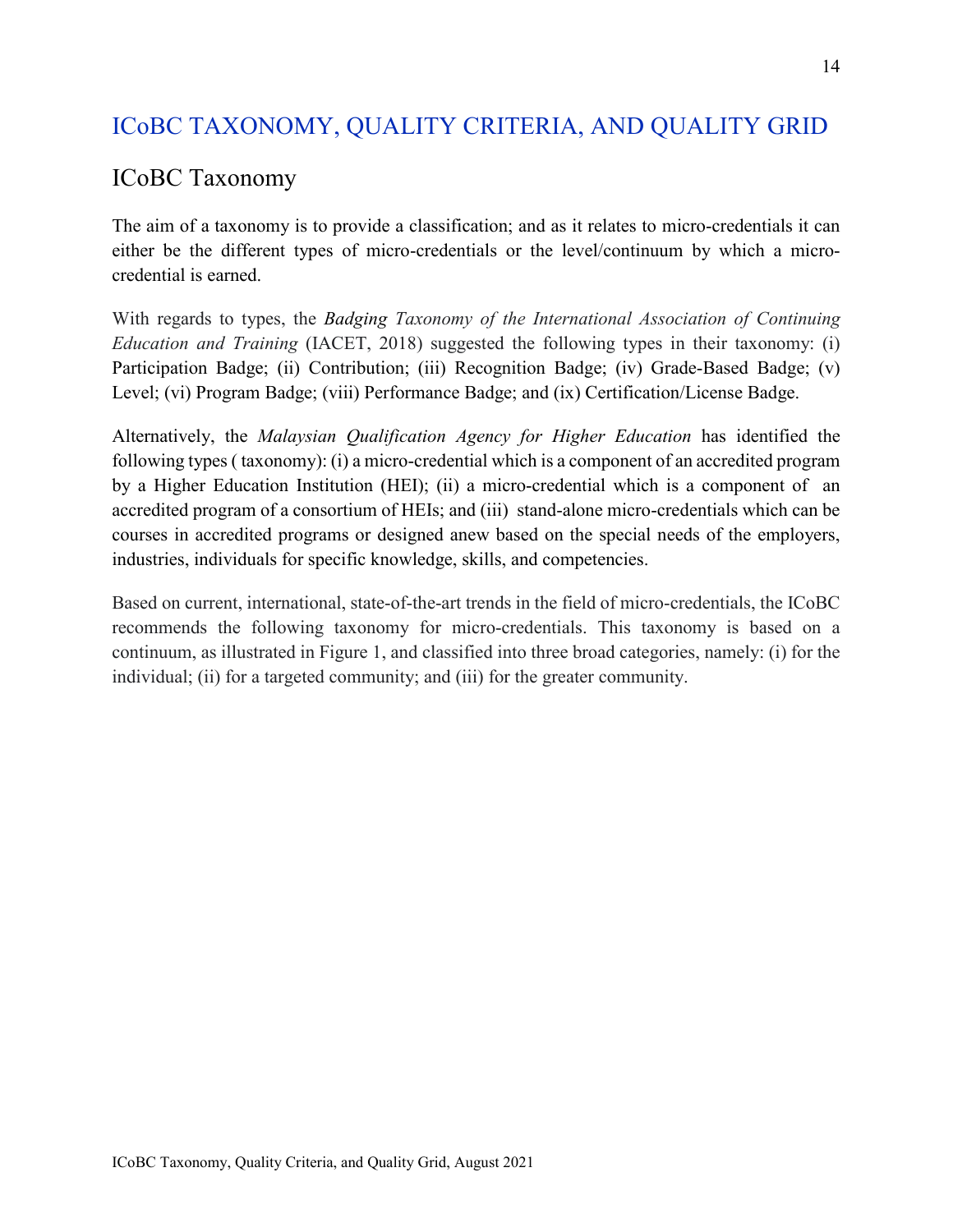

Figure 1. ICoBC Taxonomy for Badges and Micro-credentials

This suggested ICoBC taxonomy provided a foundation for the evolved quality criteria and quality grid.

## <span id="page-15-0"></span>ICoBC Quality Criteria

According to a survey by ICDE (2019), it is argued that the criteria required to earn a badge or micro-credential are important to the overall design and success of the badge or micro-credential because they entail certain demands on learning. Criteria help establish parameters that are useful to earners, raters, and those who view the badge after it is awarded. Establishing a set of criteria for a badge or micro-credential provides a clear path for the earner and creates a learning claim with the person viewing the badge.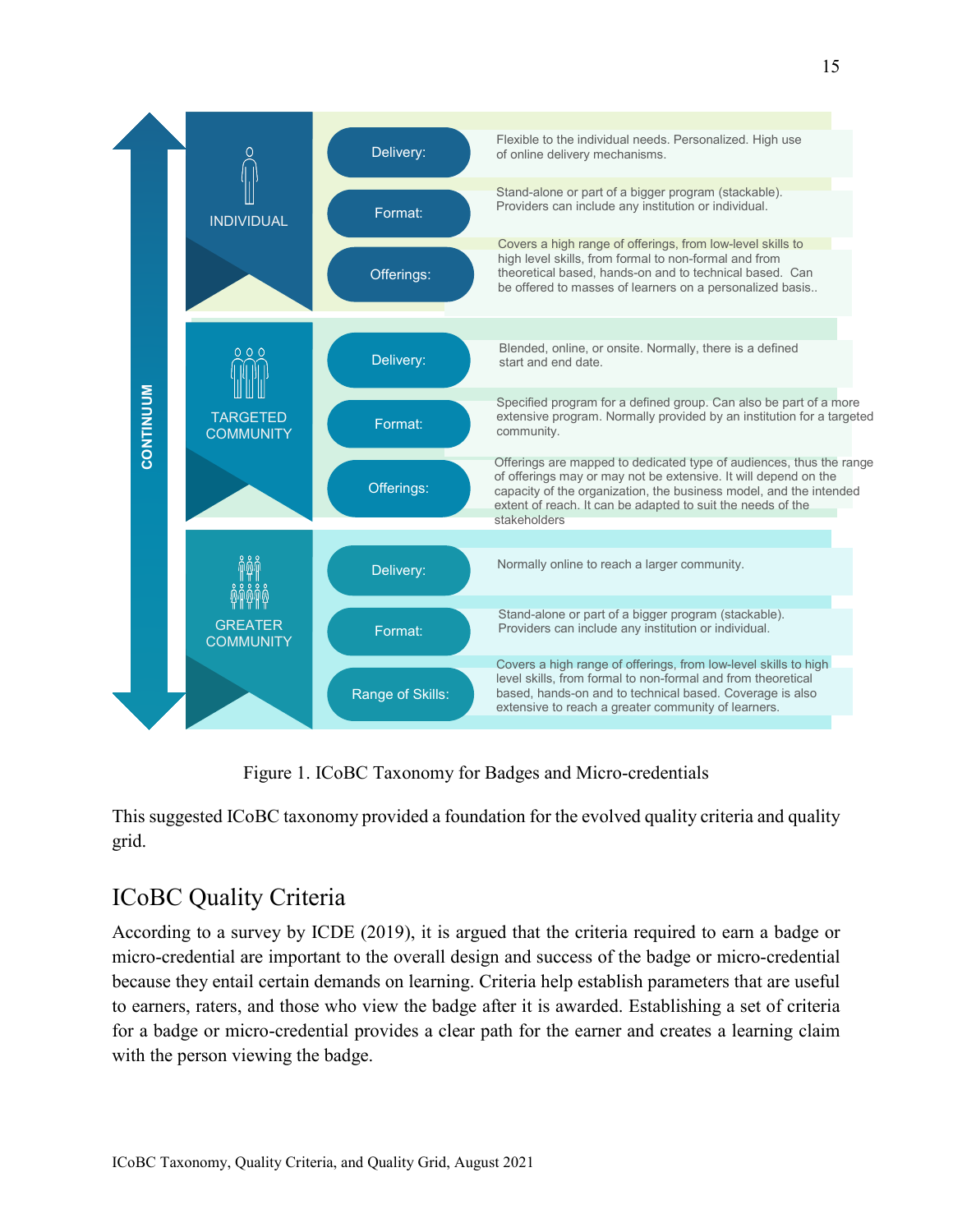As such, accordingly, the ICDE suggests that the quality criteria should be applicable across a wide variety of use cases and issuer types (e.g., academic institution, employer, professional certification/qualification body), be rigorous but realistic, and balance the needs of key stakeholder groups (e.g., earners, employers, academic institutions, credential awarding bodies, government). The MicroHE (2020) suggests that the following ten key features are crucial for micro-credentials: (i) accessible; (ii) authentic; (iii) digital; (iv) exchangeable; (iv) focus on learners; (v) interoperability; (vi) modular; (vii) portable; (viii) stackable; (ix) trust; and (x) universal.

Based on the MicroHE (2020) features, ICoBC suggests the following as the overarching guiding quality criteria: (i) accessible; (ii) authentic; (iii) digital; (iv) and universal as illustrated in Fig 2. It is proposed that these four quality criteria markers are the bare-minimum requirements that guarantee the success of micro-credentials, their validity and reliability, their capacity to benefit learners sustainably, and their overall value to all parties involved.



Fig. 2. ICoBC Quality Criteria

Moreover, these four quality criteria accessible, authentic, digital and universal can be further divided into 15 sub-criteria that help bring greater clarity by identifying the measurement parameters in micro-credential quality assessment. The sub-criteria include: (i) attainable; (ii) relevant; (iii) intuitive; (iv) validated; (v) robust; (vi) accurate; (vii) trust-worthy; (viii) portable; (ix) interoperable; (x) stackable; (xi) shareable; (xii) appearance; (xiii) assessment; (xiv) consistent; (xv) design principles. Table 1 below provides a summary of the quality criteria, subcriteria, and descriptors.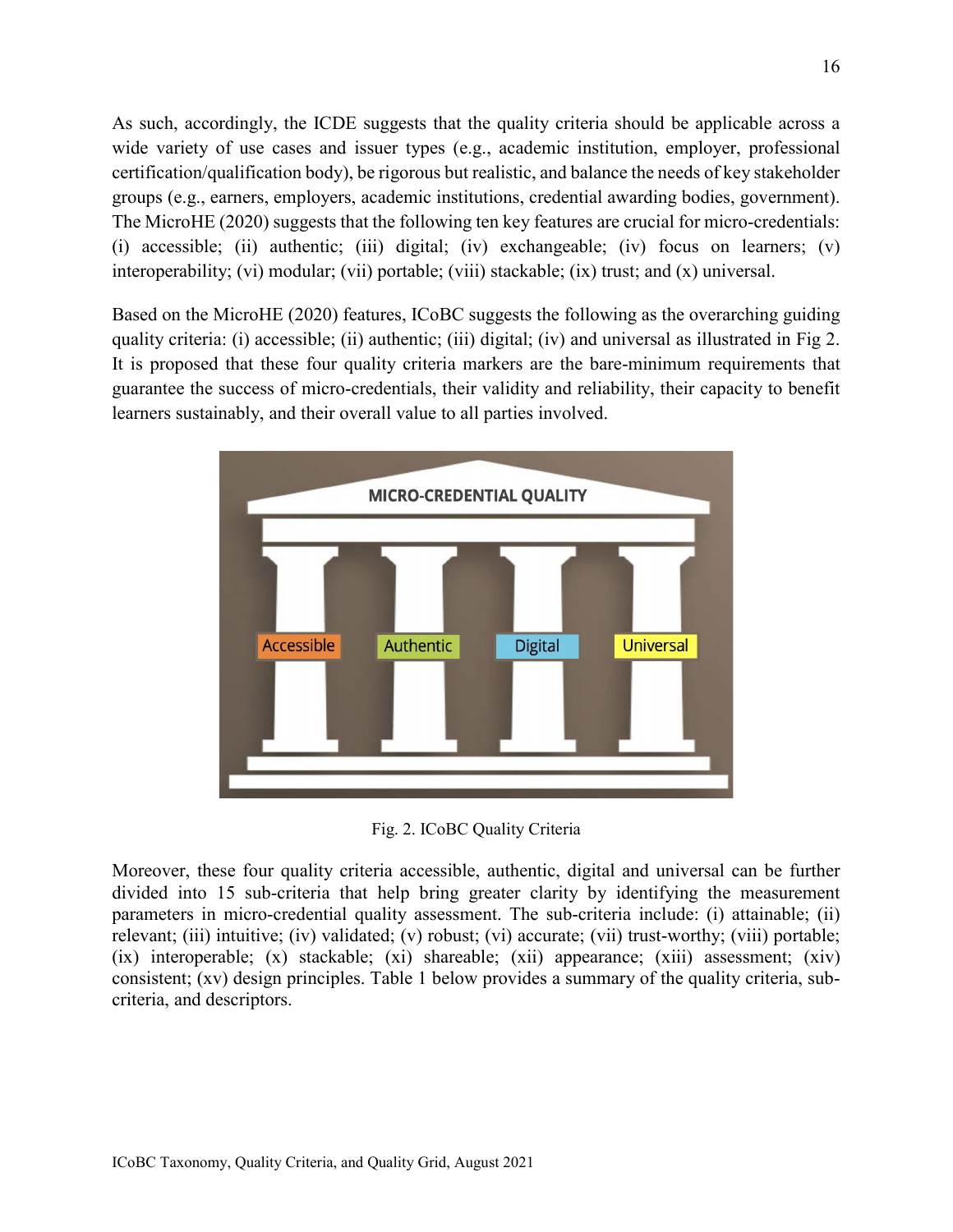| <b>CRITERIA</b>                                                                                                                                                                                                                                                                                               | <b>SUB-CRITERIA</b>      | <b>DESCRIPTION</b>                                                                                                                                     |  |  |
|---------------------------------------------------------------------------------------------------------------------------------------------------------------------------------------------------------------------------------------------------------------------------------------------------------------|--------------------------|--------------------------------------------------------------------------------------------------------------------------------------------------------|--|--|
| <b>Accessible</b><br>A micro-credential or a<br>badge is <b>accessible</b> when<br>it is easily obtained,<br>visible, and easy to reach                                                                                                                                                                       | <b>Attainable</b>        | The micro-credential is well described, the learning<br>outcomes are accurately stated, and the contents and<br>assessments are well matched up.       |  |  |
|                                                                                                                                                                                                                                                                                                               | <b>Relevant</b>          | It addresses the learning problem and the need for it with<br>appropriate content, skills, and competencies                                            |  |  |
| or download.                                                                                                                                                                                                                                                                                                  | <b>Intuitive</b>         | It is easy and natural to move through the micro-credential<br>or badge and to learn, use, or understand the contents.                                 |  |  |
| <b>Authentic</b><br>A micro-credential or a<br>badge is <b>authentic</b> when<br>it is accurate, validated,<br>robust, and can be<br>trusted, i.e., worthy of<br>acceptance or belief as<br>conforming to or based<br>on "fact" and "not false<br>or imitation." In other<br>words, bona fide and<br>genuine. | <b>Validated</b>         | A micro-credential is authentic when it is validated by<br>the institution and/or industry, company, business,<br>enterprise, company, or corporation. |  |  |
|                                                                                                                                                                                                                                                                                                               | <b>Robust</b>            | It can withstand review and is able to hold up to its<br>position within the stated description of what it intends to<br>accomplish                    |  |  |
|                                                                                                                                                                                                                                                                                                               | <b>Accurate</b>          | The micro-credential is correct in all details and capable<br>of reaching its intended outcome.                                                        |  |  |
|                                                                                                                                                                                                                                                                                                               | <b>Trust-worthy</b>      | The competencies earned are reliable and the earner can<br>be trusted to demonstrate them.                                                             |  |  |
| <b>Digital</b><br>A micro-credential and<br>or badge should ideally<br>be digital so that it is<br>more portable between<br>communities,<br>interoperable between<br>systems, and easily<br>stackable and shareable.                                                                                          | <b>Portable</b>          | Able to be easily carried or moved. It is highly mobile and<br>can be moved or integrated into different systems with<br>ease.                         |  |  |
|                                                                                                                                                                                                                                                                                                               | Interoperable            | It has the ability to interact with and function within<br>other platforms or systems.                                                                 |  |  |
|                                                                                                                                                                                                                                                                                                               | <b>Stackable</b>         | The micro-credential or badge can be stacked to a larger<br>certificate similar to a succession of courses needed to<br>earn a degree.                 |  |  |
|                                                                                                                                                                                                                                                                                                               | <b>Shareable</b>         | It has a high portable currency and can be shared or<br>replaced other similar credentials.                                                            |  |  |
| <b>Universal</b><br>A micro-credential and<br>or badge is universal<br>when it is recognized,<br>validated, and accredited<br>across borders.                                                                                                                                                                 | Appearance               | It is represented as a micro-credential or badge and not an<br>extended course/MOOC/ degree-like program.                                              |  |  |
|                                                                                                                                                                                                                                                                                                               | <b>Assessment</b>        | The assessment methods are universally accepted, varied<br>in nature, and are competency based.                                                        |  |  |
|                                                                                                                                                                                                                                                                                                               | <b>Consistent</b>        | The learning design, layout, and interface comply to<br>principles that are consistent to a micro-credential.                                          |  |  |
|                                                                                                                                                                                                                                                                                                               | <b>Design Principles</b> | It incorporates learning design principles that are more<br>inclusive and amenable to diverse needs.                                                   |  |  |

**Table 1. The ICoBC Quality Criteria for Badges and Micro-Credentials**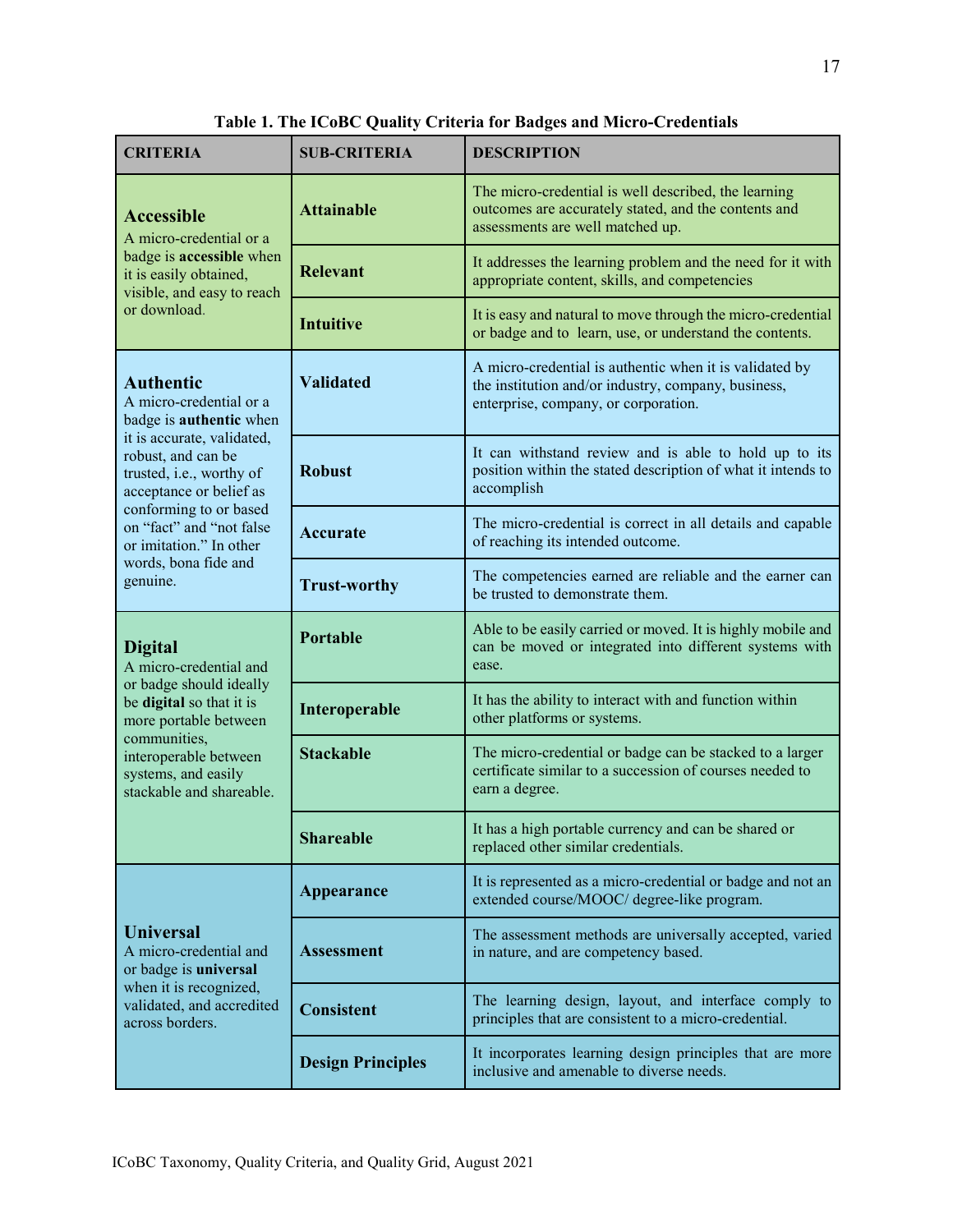### <span id="page-18-0"></span>ICoBC Quality Grid

From the quality criteria developed in this report and the work of the New Zealand Quality Authority (NZQA, n.d.), the quality grid was developed. The proposed ICoBC quality grid for Badges and Micro-Credentials is illustrated in Appendix 2.

#### <span id="page-18-1"></span>CONCLUSION AND RECOMMENDATIONS

The desktop research conducted for the proposed ICoBC taxonomy, quality criteria, and quality grid shows that globally all the major organizations and stakeholders in education such as UNESCO, OECD, COL, MQA, EC, ICDE, and more are currently strongly emphasizing the paradigm shift for the education and labor markets, as well as the movement toward lifelong learning and what goes with it-not least the movement toward badges and micro-credentials. As such, the urgent need for the development of digital credentials must be addressed.

As a network of educational, corporate, association, and government organizations, ICoBC's goal is to develop and promote best practices on badges and credentials regionally and globally. The ICoBC community collaborates in the following areas:

- Design of Badges & Credentials (curriculum, testing, verification)
- Use of Badges & Credentials (Internal marketing, practices)
- Taxonomies and alignment with official certification systems

This research has proposed an ICoBC Micro-Credentials taxonomy that is universal and interoperable based on current research and discourse in the field. Moreover, it also proposes ICoBC quality criteria, a quality grid for Badges and Micro-Credentials for use and implementation. Finally, an ICoBC standard for Badges and Micro-Credentials has also been developed to help guide the quality and validity of future micro-credentials.

#### <span id="page-18-2"></span>ACKNOWLEDGEMENT

The authors want to acknowledge Rolf Reinhart, Rebecca Stromeyer and Lenora Knapp at ICoBC for their continuous support, trust and contributions to this work and for this report.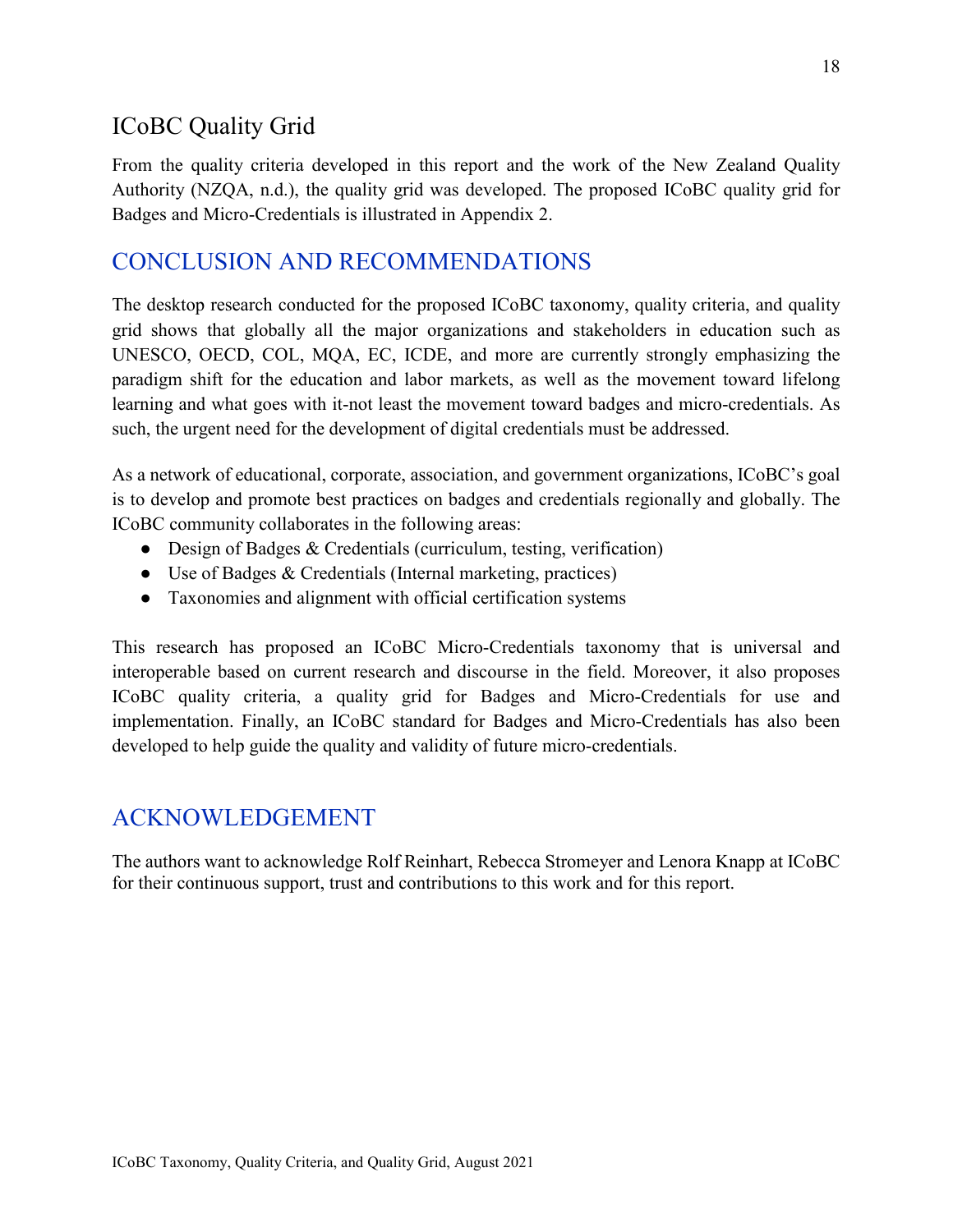### <span id="page-19-0"></span>**REFERENCES**

Brown, M., Mhichíl, M. N.G, M., Beirne, E., & Mac Lochlainn, C. (2021). The Global Micro-Credential Landscape: Charting a New Credential Ecology for Lifelong Learning. *Journal of Learning for Development, 8*(2), 228-254. Retrieved from https://jl4d.org/index.php/ejl4d/article/view/525

CEDEFOP. (02 03 2021). Micro-credentials-Are they here to stay? <https://www.cedefop.europa.eu/en/news-and-press/news/micro-credentials-are-they-here-stay>

Contact North. (2020). *Micro-credentials and the skills agenda: twelve fundamental questions.*  [https://teachonline.ca/sites/default/files/tools-trends/downloads/micro](https://teachonline.ca/sites/default/files/tools-trends/downloads/micro-credentials_and_the_skills_agenda.pdf)[credentials\\_and\\_the\\_skills\\_agenda.pdf](https://teachonline.ca/sites/default/files/tools-trends/downloads/micro-credentials_and_the_skills_agenda.pdf)

Contact North. (2020). *Ten facts you need to know about micro-credentials.*  [https://teachonline.ca/tools-trends/10-key-actions-ensure-micro-credentials-meet-needs-learners](https://teachonline.ca/tools-trends/10-key-actions-ensure-micro-credentials-meet-needs-learners-and-employers)[and-employers](https://teachonline.ca/tools-trends/10-key-actions-ensure-micro-credentials-meet-needs-learners-and-employers)

E-Campus Ontario. (n.d). *Micro-credential principles and framework.*  [https://micro.ecampusontario.ca/wp-content/uploads/2020/12/Micro-credentials-en\\_v2.pdf](https://micro.ecampusontario.ca/wp-content/uploads/2020/12/Micro-credentials-en_v2.pdf)

DEAKINCo. (2017). *[What are micro-credentials and how can they benefit both businesses and](https://www.deakinco.com/media-centre/article/Benefits-of-micro-credentials-for-business-and-employees)  [employees?](https://www.deakinco.com/media-centre/article/Benefits-of-micro-credentials-for-business-and-employees)* [What are micro-credentials and how can they benefit both businesses and](https://www.deakinco.com/media-centre/article/Benefits-of-micro-credentials-for-business-and-employees)  [employees? \(deakinco.com\)](https://www.deakinco.com/media-centre/article/Benefits-of-micro-credentials-for-business-and-employees)

Digital Promise. (n.d.). Micro-Credentials. [https://digitalpromise.org/initiative/educator-micro](https://digitalpromise.org/initiative/educator-micro-credentials/)[credentials/](https://digitalpromise.org/initiative/educator-micro-credentials/)

European Commission. (2021). *A European approach to micro-credentials.*  [https://ec.europa.eu/education/education-in-the-eu/european-education-area/a-european](https://ec.europa.eu/education/education-in-the-eu/european-education-area/a-european-approach-to-micro-credentials_en)[approach-to-micro-credentials\\_en](https://ec.europa.eu/education/education-in-the-eu/european-education-area/a-european-approach-to-micro-credentials_en)

EPICA. (2020). EPICA: Strategic Partnership for the Co-Design of an Innovative and Scalable ePortfolio. *EPICA employability skills kit. [https://www.epica](https://www.epica-initiative.com/employability_skills_kit.php)[initiative.com/employability\\_skills\\_kit.php](https://www.epica-initiative.com/employability_skills_kit.php)*

EPPROBATE. (n.d.) *Epprobate The Learning Agency Network (LANETO*) <https://www.europages.co.uk/EPPROBATE/00000003752575-128284001.html>

Gallagher, S. (2016). *From micromasters to nanodegrees[.](https://www.universityworldnews.com/post.php?story=20160809133730588)* <https://www.universityworldnews.com/post.php?story=20160809133730588>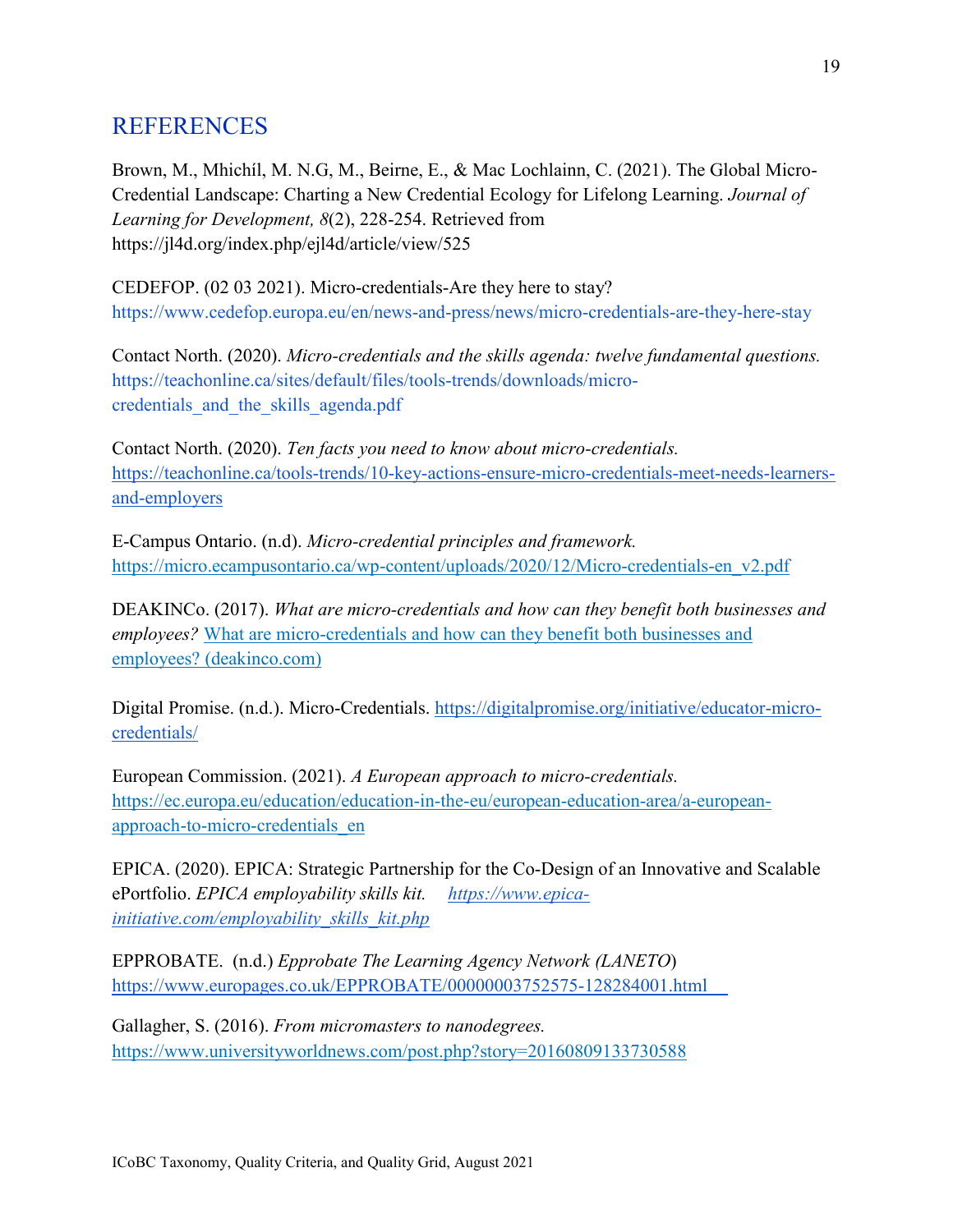Groningen Declaration. (2021). *Micro-credentials: Towards a Universal Definition. Groningen Declaration Network Position Statement on Micro- credentials* https://www.groningendeclaration.org/wp-content/uploads/2021/07/GDN-Position-Paper-forthe-European-Commission-public-consultation-on-micro-credentials-July-12-2021-final-v2.pdf

International Accreditors form Continuing Education and Training. (2018). Taxonomy for IACET. [https://www.iacet.org](https://www.iacet.org/)

ICDE. (2019). *Report of the ICDE Working Group on the Present and Future of Alternative Digital Credentials (ADCs).* [http://www.imsglobal.org/sites/default/files/articles/ICDE-](http://www.imsglobal.org/sites/default/files/articles/ICDE-ADC%20report-January%202019.pdf)[ADC%20report-January%202019.pdf](http://www.imsglobal.org/sites/default/files/articles/ICDE-ADC%20report-January%202019.pdf)

I.C.E. Terminology Task Force. (2020). *Basic Guide to Credentialing Terminology*. Washington: Institute for Credentialing Excellence

ILO. (2021). Skills and employability exploision of micro-credential courses profe lifelong learning vital [https://www.ilo.org/asia/media-centre/news/WCMS\\_793064/lang--en/index.htm](https://www.ilo.org/asia/media-centre/news/WCMS_793064/lang--en/index.htm)

ISO. (2021). International Organization for Standardization.<https://www.iso.org/home.html>

Kato, S., Galán-Muros, V. and Weko, T. (2020). *The emergence of alternative credentials*. OECD Education Working Papers, No. 216, OECD Publishing, Paris[,](https://doi.org/10.1787/b741f39e-en) [https://doi.org/10.1787/b741f39e-en.](https://doi.org/10.1787/b741f39e-en)

Malaysia Qualifications Authority (2020). *Guidelines to good practices: micro-credentials.* <https://www2.mqa.gov.my/qad/v2/2020/GGP%20Micro-credentials%20August%202020.pdf>

MICROBOL (2020). *MICROBOL – Micro-credentials linked to the Bologna Key Commitments.* [https://micro-credentials.eu/about-2/microbol/](https://microcredentials.eu/about-2/microbol/)

MICRO HE (2021). *Micro Credentials report.*[https://micro-credentials.eu](https://microcredentials.eu/)

Murgatroyd, S. (2020). *Micro-credentials as the key to rethinking higher education in Canada[.](https://www.researchgate.net/publication/341281406_Micro-Credentials_as_the_Key_to_Rethinking_Higher_Education_in_Canada)* [https://www.researchgate.net/publication/341281406\\_Micro-](https://www.researchgate.net/publication/341281406_Micro-Credentials_as_the_Key_to_Rethinking_Higher_Education_in_Canada)Credentials as the Key to Rethinking Higher Education in Canada

New Zealand Qualifications Authority (n.d). *Micro-credentials.* 

OECD. (2020). *The Emergence of Alternative Credentials OECD Education Working Paper No. 216.*

[https://www.oecd.org/officialdocuments/publicdisplaydocumentpdf/?cote=EDU/WKP\(2020\)4&](https://www.oecd.org/officialdocuments/publicdisplaydocumentpdf/?cote=EDU/WKP(2020)4&docLanguage=En) [docLanguage=En](https://www.oecd.org/officialdocuments/publicdisplaydocumentpdf/?cote=EDU/WKP(2020)4&docLanguage=En)

OECD. (2021). *OECD Skills Outlook 2021: Learning for Life*. https://read.oecdilibrary.org/education/oecd-skills-outlook-2021\_0ae365b4-en#page1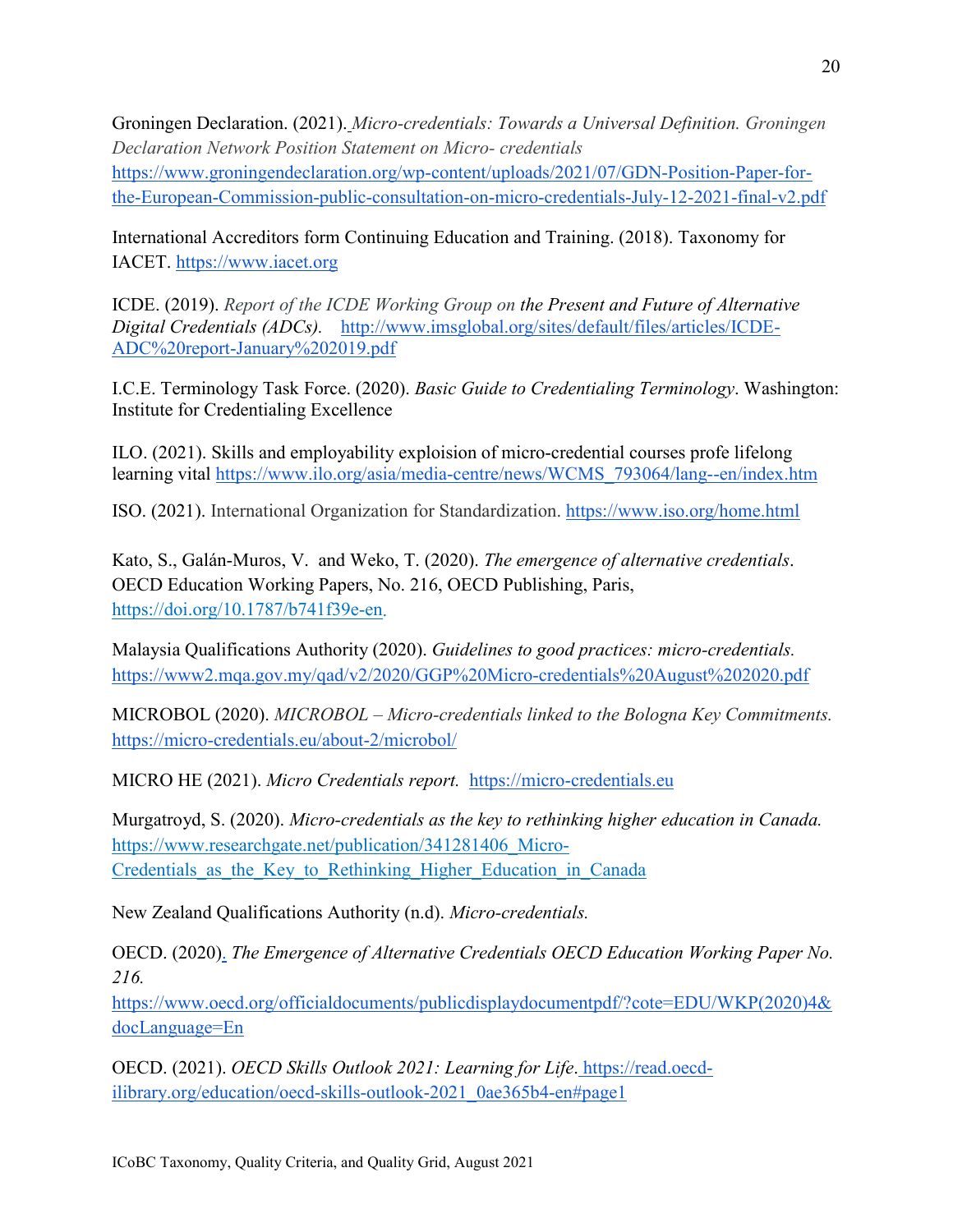OECD. (2021). Digital Education Outlook 2021: Pushing the Frontiers with Artificial Intelligence, Blockchain and Robots. https://read.oecd-ilibrary.org/education/oecd-digitaleducation-outlook-2021\_589b283f-en#page211

Oliver, B. (2019:19). *Making micro-credentials work for learners, employers and providers.*  [https://dteach.deakin.edu.au/wp-content/uploads/sites/103/2019/08/Making-micro-credentials](https://dteach.deakin.edu.au/wp-content/uploads/sites/103/2019/08/Making-micro-credentials-work-Oliver-Deakin-2019-full-report.pdf)[work-Oliver-Deakin-2019-full-report.pdf](https://dteach.deakin.edu.au/wp-content/uploads/sites/103/2019/08/Making-micro-credentials-work-Oliver-Deakin-2019-full-report.pdf)

Pichette, J., Brunwell, S., Rizk, J., Han, S. (2021). Making Sense of Micro-credentials. Higher Education Quality Council of Ontario. [https://heqco.ca/pub/making-sense-of-micro-credentials/](https://heqco.ca/pub/making-sense-of-microcredentials/)

Rossiter, D, & Tynan, B. (2019) *[Designing and implementing micro-credentials: A guide for](http://hdl.handle.net/11599/3279)  [practitioners](http://hdl.handle.net/11599/3279)*. Commonwealth of Learning. http://oasis.col.org/bitstream/handle/11599/3279/2019 KS Micro[credentials.pdf?sequence=1&isAllowed=y](http://oasis.col.org/bitstream/handle/11599/3279/2019_KS_Micro-credentials.pdf?sequence=1&isAllowed=y)

<span id="page-21-0"></span>UNESCO. (2018). *Digital credentialing: implications for the recognition of learning across borders.* <https://unesdoc.unesco.org/ark:/48223/pf0000264428>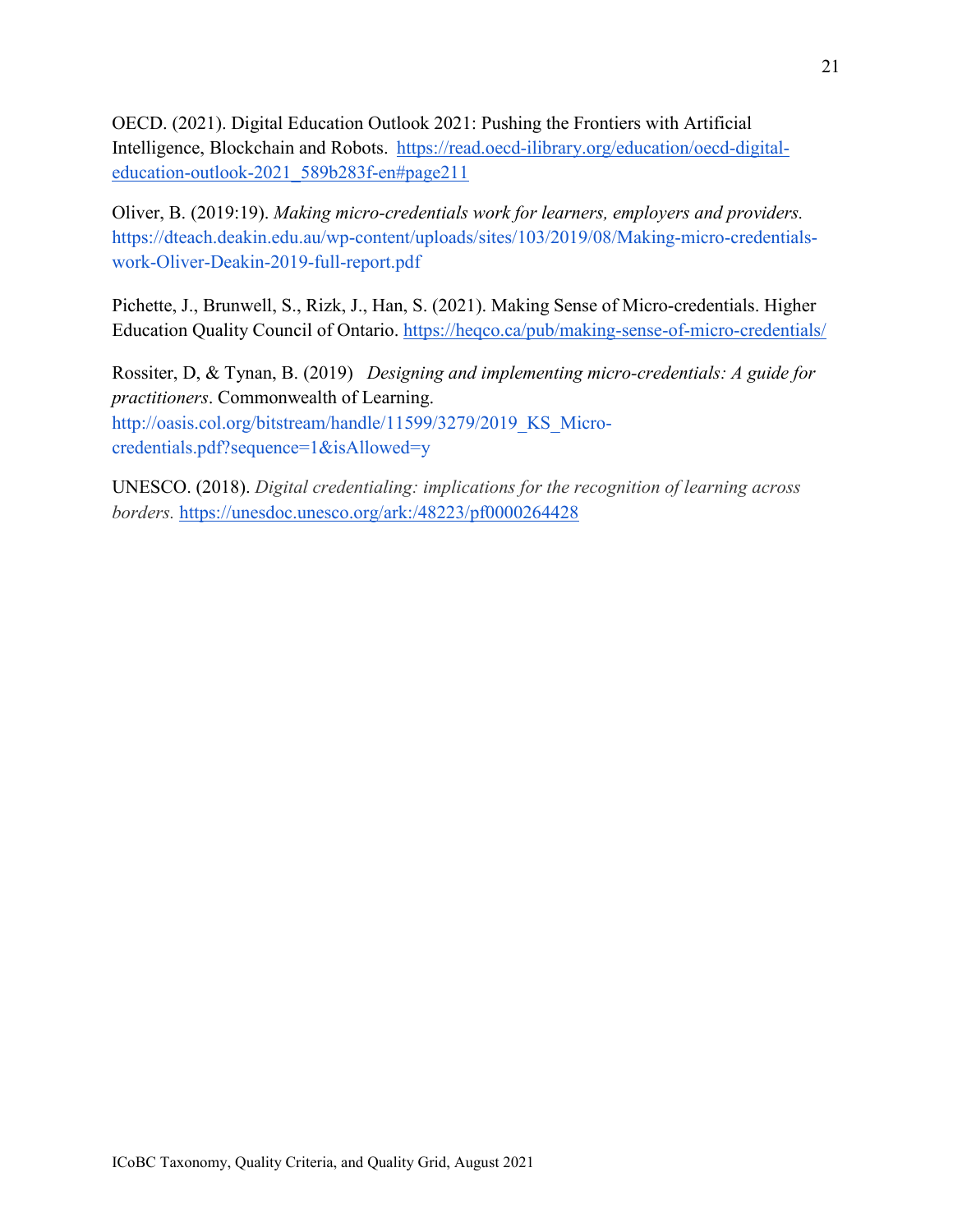#### APPENDICES

### <span id="page-22-0"></span>Appendix 1: List of Definitions and Abbreviations

#### Definitions

**Alternative Digital Credential:** An Alternative Digital Credential (ADC), often referred to as a digital badge, is a fully digital, information-rich record of professionally relevant skills and competencies needed in the workplace. ADCs provide an alternative way to recognize specific skills not always visible on a traditional educational transcript.

**Badges:** A badge is a symbol or indicator of an accomplishment, skill, quality, or interest. A "digital badge" is an online record of achievements, tracking the recipient's communities of interaction that issued the badge and the work completed to get it. Digital badges can support connected learning environments by motivating learning and signaling achievement both within communities as well as across communities and institutions. (Source: [Erin Knight's White Paper\)](http://bit.ly/EKwhitepaper)

**Micro-Credentials:** A micro-credential is a proof of the learning outcomes that a learner has acquired following a short, transparently assessed learning experience. They are awarded upon the completion of short stand-alone courses (or modules) done on-site or online (or in a blended format) (Source: [European Commission\)](https://ec.europa.eu/education/education-in-the-eu/european-education-area/a-european-approach-to-micro-credentials_en)

**MICROBOL:** The MICROBOL project (*Micro-credentials linked to the Bologna key commitments*) supports ministries and stakeholders in exploring, within the Bologna Process, whether and how the existing Bologna tools can be used and/or need to be adapted to be applicable to micro-credential(Source: [https://micro-credentials.eu/about-2/microbol/](https://microcredentials.eu/about-2/microbol/)

**MicroHE:** Micro-credentials Higher Education: MicroHE aims to provide the most comprehensive policy analysis yet conducted of the impact of modularization, unbundling and micro-credentialing in European Higher Education. Source: [https://micro-credentials.eu](https://microcredentials.eu/)

**Taxonomy:** Taxonomy is the practice and science of categorization or **classification** based on discrete sets. A taxonomy is the study of the general principles of scientific classification: systematics. In this context a taxonomy is on the different natures of micro-credentials

**Unbundling:** Is a neologism that describes how the 21st century ubiquity of mobile devices, internet connectivity, consumer web technologies, social media, and information access affects older institutions (education, broadcasting, newspapers, gaming, shopping, etc.) by "breaking down the packages they once offered (possibly even for free) and offering certain parts of them at a scale and cost unattainable by the old order." Unbundling has been called "the great disruptor." Source: [Wikipedia](https://docs.google.com/document/d/1x_LHpT2aU-WhJUnk5BVZJomB8I0dOpS7/edit)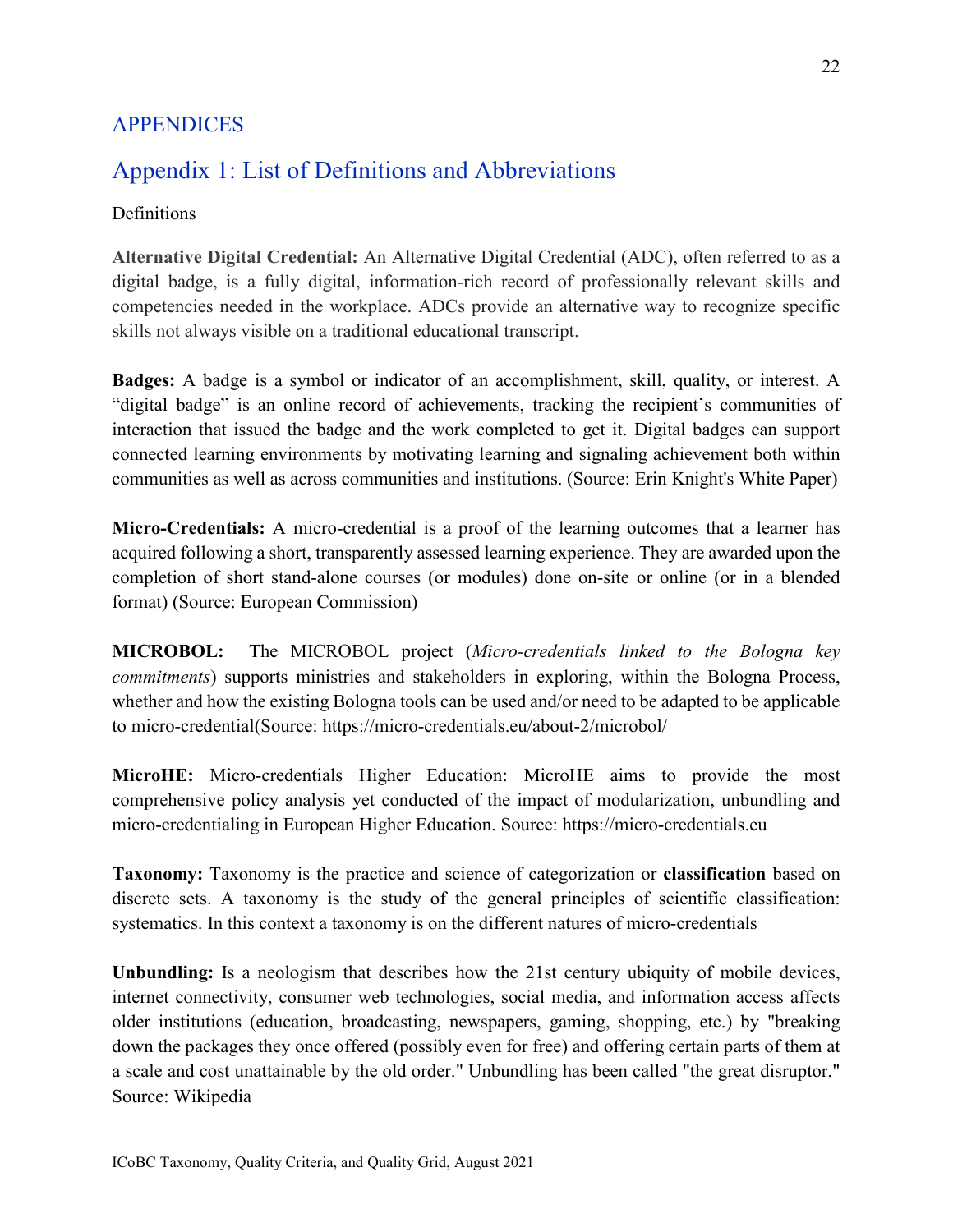**Quality Grid:** a network of lines that cross each other to form a series of squares or rectangles. A framework of spaced bars that are parallel to or cross each other. In this context a quality grid is on standards and features for micro-credentials

#### **List of Abbreviations**

**ADC: A**lternative Digital Credential

**COL: Commonwealth of Learning**

**EADTU:** European Association of Distance Teaching Education

**EC:** European Commission

**ICDE:** International Council for Open and Distance Education

**I.C.E.:** Institute for Credentialing Excellence

**ICoBC**: International Council on Badges and Credentials

#### **ILO: International Labor Market**

**ISO:** International Organization for Standardization

**MICROBOL:** The MICROBOL project. Micro-credentials linked to the Bologna key commitments

**MICROHE:** Micro-credentials Higher Education

**MQA:** Malaysian Qualifications Agency

**NZQA:** New Zealand Qualifications Agency

**OECD:** Organisation for Economic Co-operation and Development

**UNESCO:** United Nations Educational, Scientific and Cultural Organization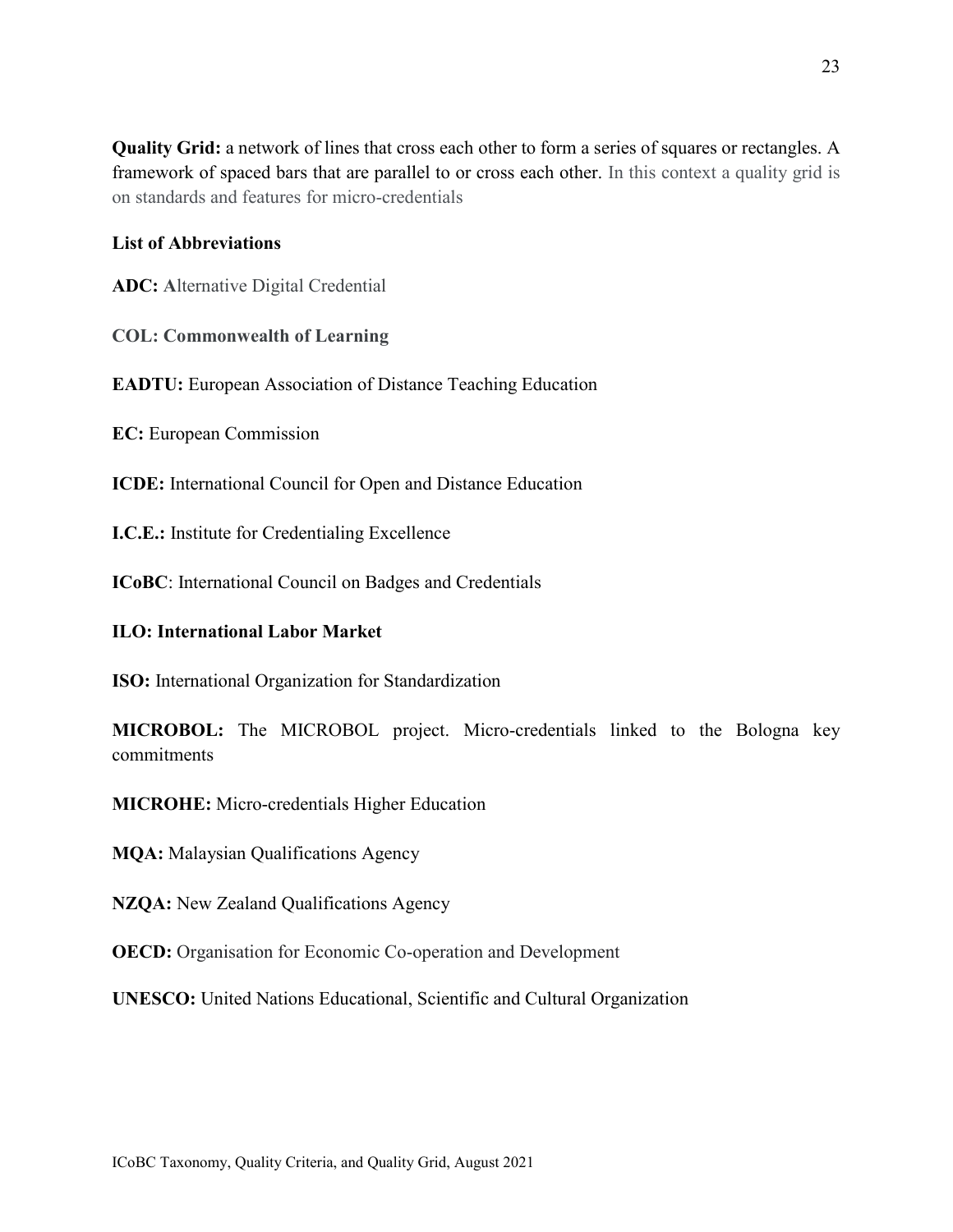# <span id="page-24-0"></span>Appendix 2: Quality Grid for Badges and Micro-Credentials

#### **The ICoBC QUALITY GRID FOR BADGES AND MICRO-CREDENTIALS**

| Date and Place of Review:                          |                                                                                                                                                                                        |
|----------------------------------------------------|----------------------------------------------------------------------------------------------------------------------------------------------------------------------------------------|
| Learner Data:                                      |                                                                                                                                                                                        |
| <b>Contact Details:</b>                            |                                                                                                                                                                                        |
| Badge/Micro-credential Overview:                   |                                                                                                                                                                                        |
| Title of Badge/Micro-credential:                   |                                                                                                                                                                                        |
| What is the purpose of the Badge/Micro credential? | [To be added]<br>Examples include:<br>To raise awareness of  [Citizen]<br>To develop skills in  [Worker]<br>To show how to do  [Maker]<br>To help you to go from  to<br>[Entrepreneur] |
| What is the type/s of Badge/Micro-credential       | Stand-alone<br>Stackable                                                                                                                                                               |
| Badge/Micro-credential Context                     | Formal<br>Non-Formal<br><b>Students</b><br>Upskilling of staff in business                                                                                                             |
| Delivery Mode                                      | Online (Synchronous only or Asynchronous<br>only)<br><b>Blended</b><br>$On\text{-site}$ (Physical F2F)                                                                                 |
| Description (especially learning intervention)     |                                                                                                                                                                                        |
| Learning Outcomes                                  |                                                                                                                                                                                        |
| Number of Learning Hours/ECTS/Credits              |                                                                                                                                                                                        |
| Duration Hours/days/weeks                          |                                                                                                                                                                                        |
| Evaluation grade                                   | [To be added]                                                                                                                                                                          |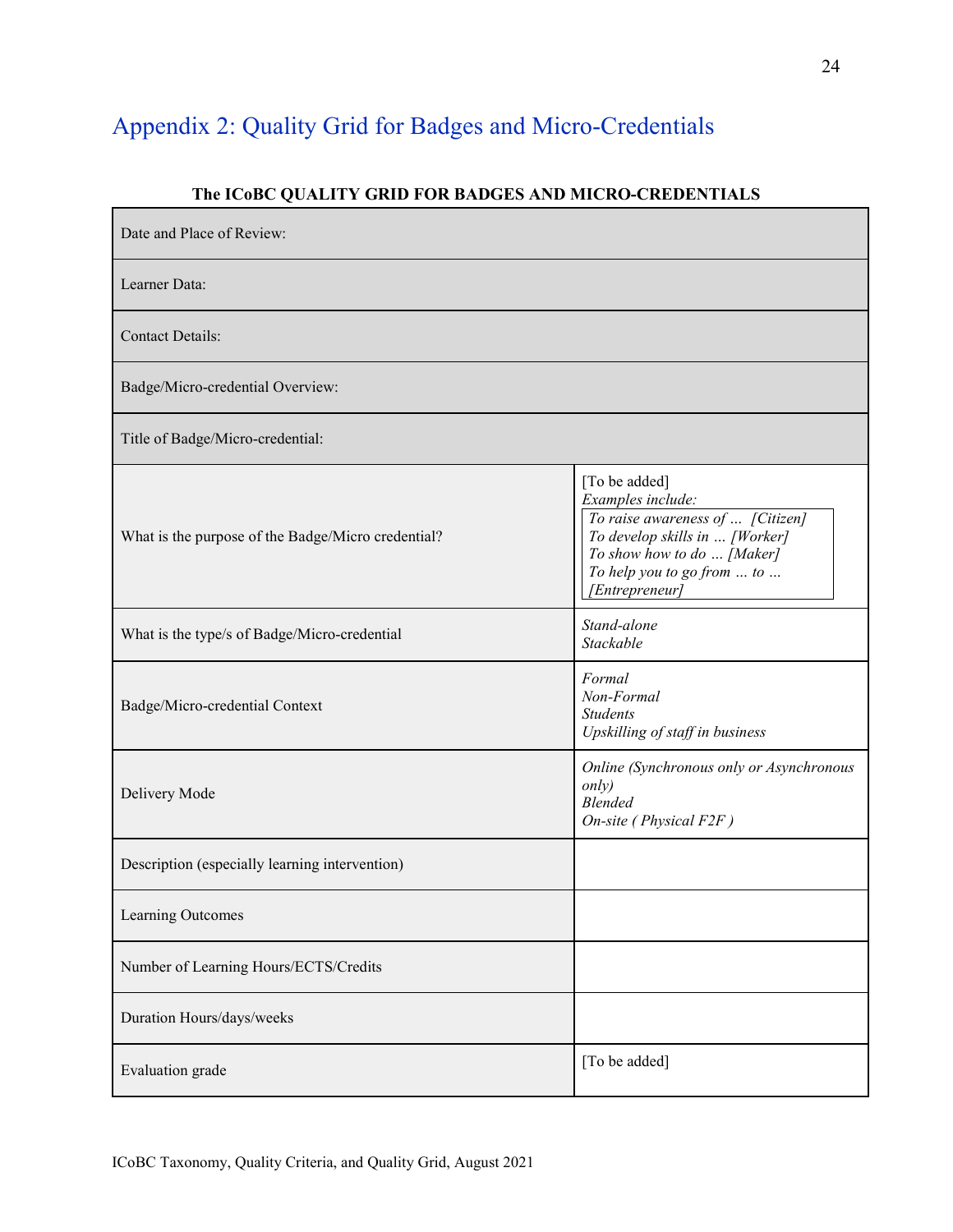| <b>Badge/Micro-credential Evaluation</b>                                                                                                                                                                                                                                                              |                                                                                                                                                                      |                     |             |      |                  |
|-------------------------------------------------------------------------------------------------------------------------------------------------------------------------------------------------------------------------------------------------------------------------------------------------------|----------------------------------------------------------------------------------------------------------------------------------------------------------------------|---------------------|-------------|------|------------------|
| <b>Features</b>                                                                                                                                                                                                                                                                                       | <b>Criteria</b>                                                                                                                                                      | <b>Very</b><br>good | <b>Good</b> | Poor | <b>Very Poor</b> |
| <b>Accessible</b><br>A micro-credential<br>or a badge is<br>accessible when it is<br>easily obtained,<br>visible, and easy to<br>reach or download.                                                                                                                                                   | Attainable: The micro-credential is well<br>described, the learning outcomes are<br>accurately stated, and the contents and<br>assessments are well matched up.      |                     |             |      |                  |
|                                                                                                                                                                                                                                                                                                       | Relevant: It addresses the learning problem<br>and the need for it with appropriate content,<br>skills, and competencies.                                            |                     |             |      |                  |
|                                                                                                                                                                                                                                                                                                       | Intuitive: It is easy and natural to move<br>through the micro-credential or badge and to<br>learn, use, or understand the contents.                                 |                     |             |      |                  |
| Authentic<br>A micro-credential<br>or a badge is<br>authentic when it is<br>accurate, validated,<br>robust, and can be<br>trusted, i.e., worthy<br>of acceptance or<br>belief as conforming<br>to or based on "fact"<br>and "not false or<br>imitation." In other<br>words, bona fide and<br>genuine. | Validated: A micro-credential is authentic<br>when it is validated by the institution and/or<br>industry, company, business, enterprise,<br>company, or corporation. |                     |             |      |                  |
|                                                                                                                                                                                                                                                                                                       | Robust: It can withstand review and is able to<br>hold up to its position within the stated<br>description of what it intends to accomplish.                         |                     |             |      |                  |
|                                                                                                                                                                                                                                                                                                       | Accurate: The micro-credential is correct in all<br>details and capable of reaching its intended<br>outcome.                                                         |                     |             |      |                  |
|                                                                                                                                                                                                                                                                                                       | Trust-worthy: The competencies earned are<br>reliable and the earner can be trusted to<br>demonstrate them.                                                          |                     |             |      |                  |
| <b>Digital</b><br>A micro-credential<br>and or badge should<br>ideally be digital so<br>that it is more<br>portable between<br>communities,<br>interoperable<br>between systems,<br>and easily stackable<br>and shareable                                                                             | Portable: Able to be easily carried or moved. It<br>is highly mobile and can be moved or<br>integrated into different systems with ease.                             |                     |             |      |                  |
|                                                                                                                                                                                                                                                                                                       | Interoperable: It has the ability to interact with<br>and function within other platforms or<br>systems.                                                             |                     |             |      |                  |
|                                                                                                                                                                                                                                                                                                       | Stackable: The micro-credential or badge can<br>be stacked to a larger certificate similar to a<br>succession of courses needed to earn a degree.                    |                     |             |      |                  |
|                                                                                                                                                                                                                                                                                                       | Shareable: It has a high portable currency and<br>can be shared or replaced other similar<br>credentials.                                                            |                     |             |      |                  |
| <b>Universal</b>                                                                                                                                                                                                                                                                                      | Appearance: It is represented as a micro-<br>credential or badge and not an extended<br>course/MOOC/ degree-like program.                                            |                     |             |      |                  |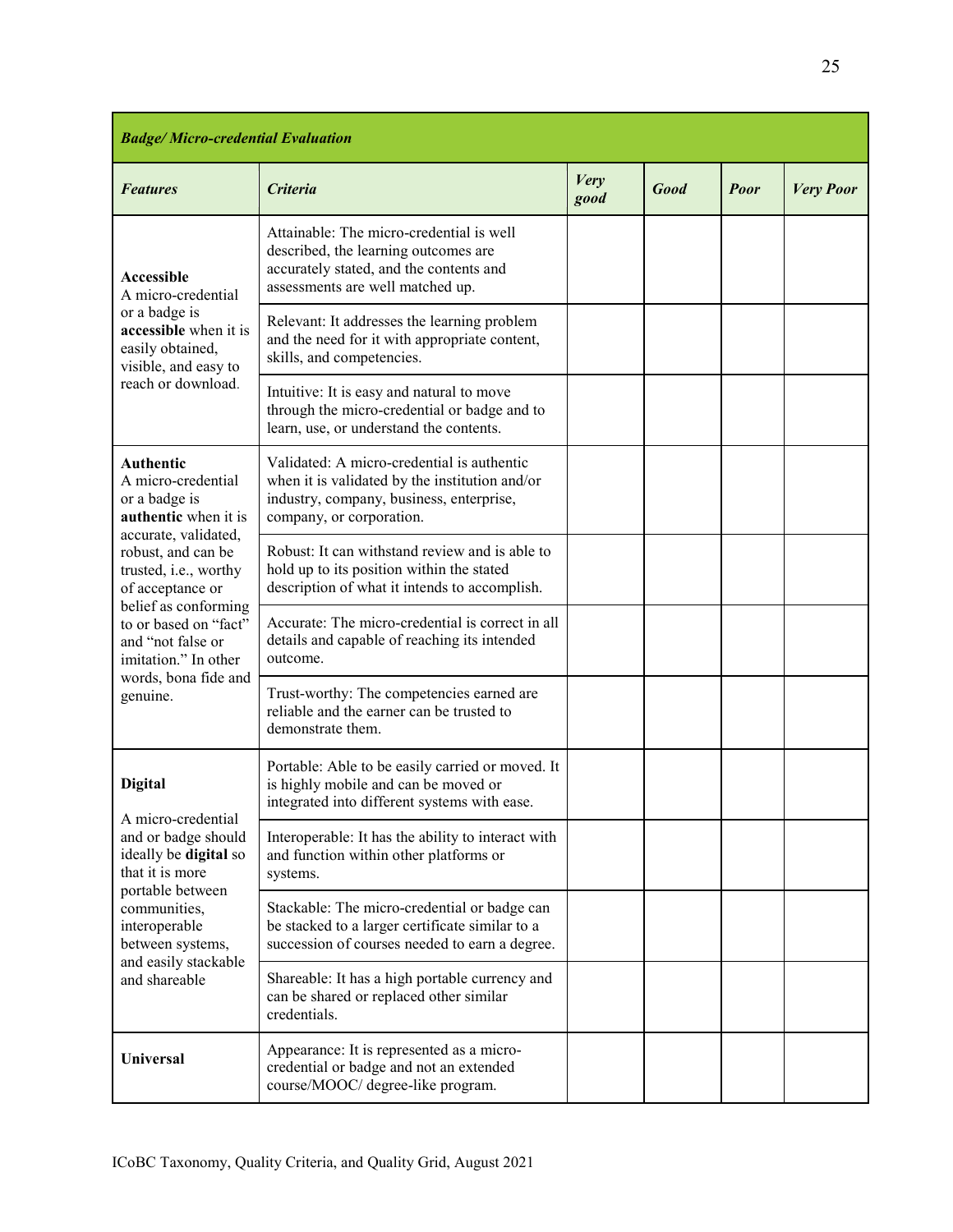| A micro-credential<br>is <b>universal</b> when it<br>is recognized,<br>validated, and<br>accredited across<br>borders. | Assessment: The assessment methods are<br>universally accepted, varied in nature, and are<br>competency based.               |  |  |
|------------------------------------------------------------------------------------------------------------------------|------------------------------------------------------------------------------------------------------------------------------|--|--|
|                                                                                                                        | Consistent: The learning design, layout, and<br>interface comply to principles that are<br>consistent to a micro-credential. |  |  |
|                                                                                                                        | Design principles: It incorporates learning<br>design principles that are more inclusive and<br>amenable to diverse needs.   |  |  |